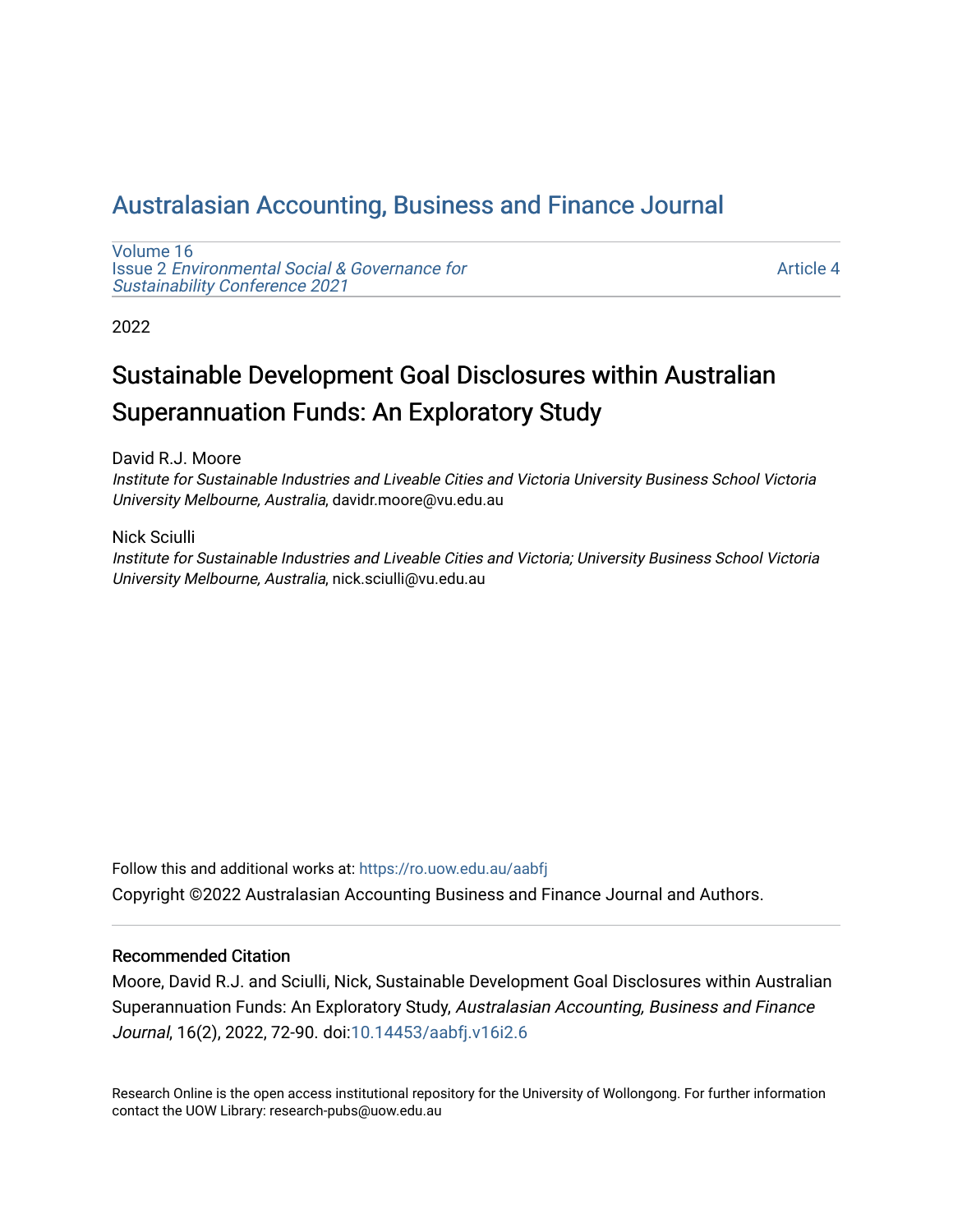# Sustainable Development Goal Disclosures within Australian Superannuation Funds: An Exploratory Study

### **Abstract**

The financial reporting landscape is continuing to expand with both regulated and voluntary disclosures making their way into various reporting frameworks. This increased attention to disclosures is being pursued by professional bodies, governments, companies and other organisations given the changing demands by stakeholders for sustainability disclosures. The Australian superannuation industry is a compulsory system developed to ensure a comfortable retirement income for members. It is now a trillion-dollar business and therefore, has significant influence on the investment decisions that it makes on behalf of its members. The United Nations Sustainable Development Goals (UN SDGs) are increasingly being used as a signal to the market that an organisation is meeting the demands of stakeholders. The objective of this study is exploratory in nature, investigating the types of SDG disclosures made by the largest superannuation funds in Australia. Data was collected through a content analysis of the annual and/or supplementary reports produced by Australian superannuation funds. The findings suggest that Australian superannuation funds currently disclose a minimal level information in accordance with the SDGs in different reporting formats and the SDGs tends to prevail where superannuation managers believe they can have the most impact. Our results have implications for SDG reporting, policy and management practice. Future research that helps explain how managers choose which SDGs to report would be a useful contribution in the context of superannuation.

#### Keywords

Sustainable Development Goals (SDGs), Australian Superannuation Funds, Reporting Frameworks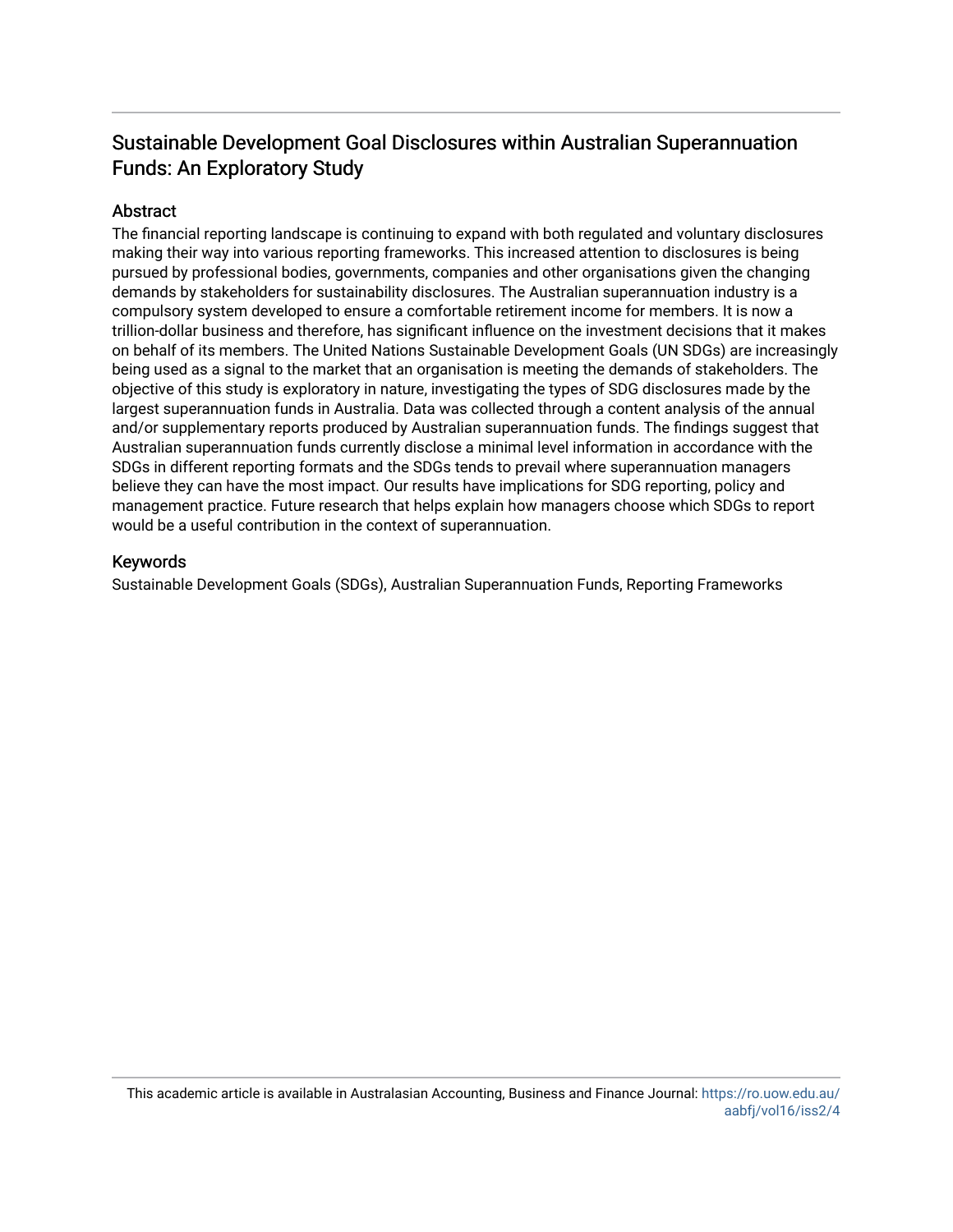

# **Sustainable Development Goal Disclosures within Australian Superannuation Funds: An Exploratory Study**

**David R.J. Moore [1](#page-2-0) & Nick Sciulli [2](#page-2-1)**

#### **Abstract**

 $\overline{a}$ 

The financial reporting landscape is continuing to expand with both regulated and voluntary disclosures making their way into various reporting frameworks. This increased attention to disclosures is being pursued by professional bodies, governments, companies and other organisations given the changing demands by stakeholders for sustainability disclosures. The Australian superannuation industry is a compulsory system developed to ensure a comfortable retirement income for members. It is now a trillion-dollar business and therefore, has significant influence on the investment decisions that it makes on behalf of its members. The United Nations Sustainable Development Goals (UN SDGs) are increasingly being used as a signal to the market that an organisation is meeting the demands of stakeholders. The objective of this study is exploratory in nature, investigating the types of SDG disclosures made by the largest superannuation funds in Australia. Data was collected through a content analysis of the annual and/or supplementary reports produced by Australian superannuation funds. The findings suggest that Australian superannuation funds currently disclose a minimal level information in accordance with the SDGs in different reporting formats and the SDGs tends to prevail where superannuation managers believe they can have the most impact. Our results have implications for SDG reporting, policy and management practice. Future research that helps explain how managers choose which SDGs to report would be a useful contribution in the context of superannuation.

### *JEL classification:* G30, M14, M41, Q01

*Keywords:* Sustainable Development Goals (SDGs), Australian Superannuation Funds, Reporting Frameworks.

<span id="page-2-0"></span><sup>&</sup>lt;sup>1</sup> Institute for Sustainable Industries and Liveable Cities and Victoria University Business School Victoria University Melbourne, Australia. *Davidr.Moore@vu.edu.au*

<span id="page-2-1"></span><sup>2</sup> Institute for Sustainable Industries and Liveable Cities and Victoria; University Business School Victoria University Melbourne, Australia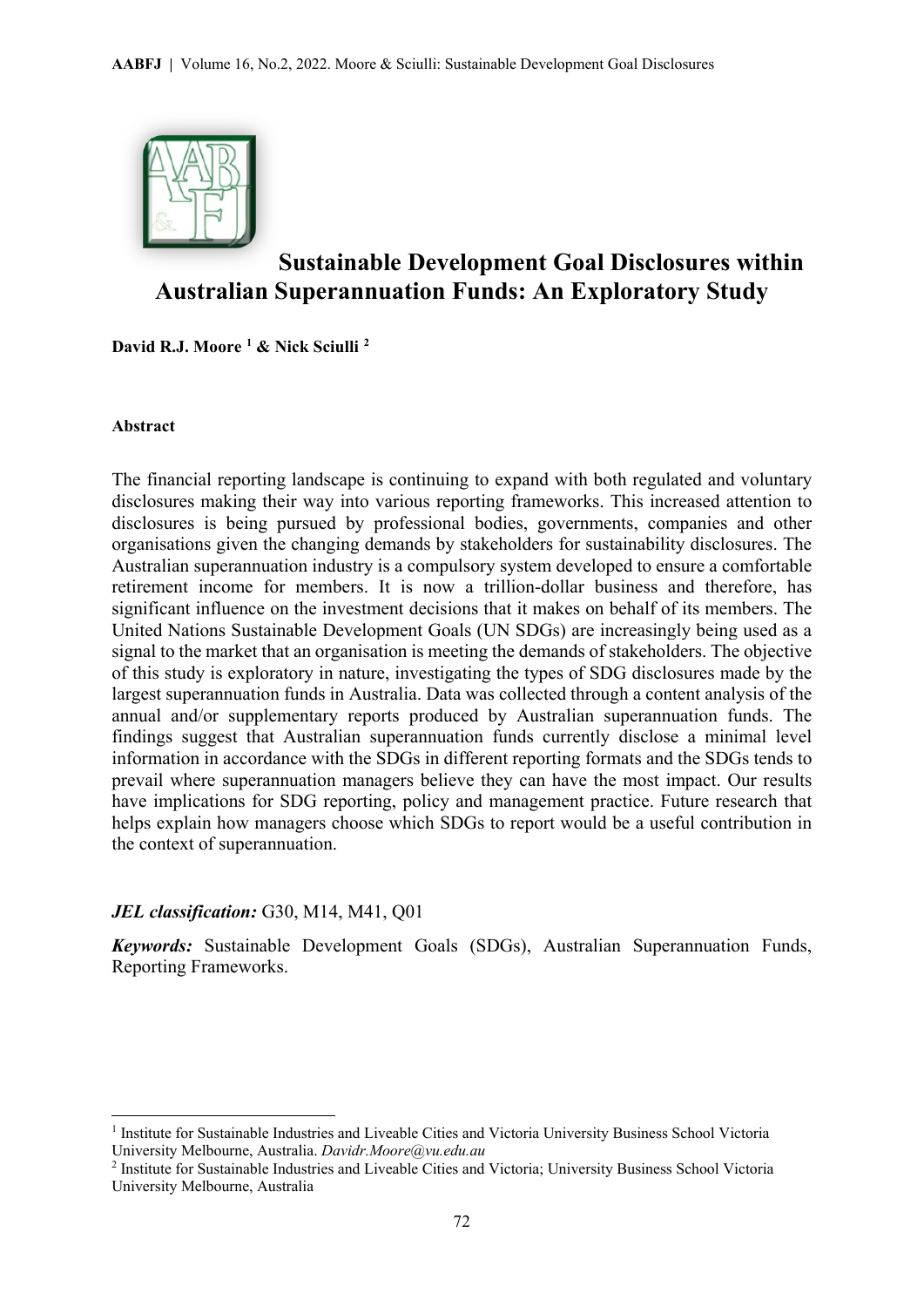#### **1. Introduction**

 $\overline{a}$ 

In 2020, the Australian Council of Superannuation Investors (ASCI)<sup>[3](#page-3-0)</sup> increased pressure on ASX 200 companies to produce credible climate action plans (Gluyas 2020) whilst they recently threatened to vote against the re-election of company directors who did not adequately respond to climate change risks. Prior to this, ASCI observed that climate change, as an ESG issue, presents both financial and physical risks and opportunities. Therefore, they expect companies to disclose whether or not they can identify and manage climate change risks and opportunities, demonstrate their viability by testing their strategies against divergent climate scenarios and achieve cost savings through efficiencies (Australian Council of The Taskforce on Climate related Financial Disclosures (TCFD) is regarded as "the market standard"<sup>[4](#page-3-1)</sup> and there is "global momentum towards it becoming mandatory" (King & Wood Mallesons (KWM). 2021, p.5). In addition, there are other ESG reporting frameworks such as the Global Reporting Initiative (GRI), the Integrated Reporting (IR) Framework and the United Nations Sustainable Development Goals (SDGs) (Adams et al., 2020, Stubbs and Higgins 2020, Adams and Abhayawansa 2021, King & Wood Mallesons (KWM). 2021). According to Adams et al. (2020), the IR Framework, GRI Standards and the TCFD recommendations are principles based, seek to change reporting organisations' practices, and are globally recognised. Their use will provide organisations with a firm basis for taking up the SDGs recommendations (Adams et al., 2020). However, Quattrone (2021) subsequently observed that whilst the intent of these frameworks may be commendable, their transparency is questionable because the underlying approach to measurement remains unchanged.

The importance of ESG reporting and therefore, disclosure was highlighted by ACSI, which observed that it "facilitates the investment community's capacity to evaluate company processes and performance for identifying, managing and measuring ESG risks and opportunities" (Australian Council of Superannuation Investors (ACSI). 2018, p.9). Stubbs and Higgins (2020, p.7) subsequently explained that it "also helps to establish and maintain trust between a company, its shareholders and other stakeholders" whilst Baldini et al. (2018) observed that it is important from a public interest perspective. This is supported by Bebbington and Unerman (2018, p.10) who observed that SDGs "resonate strongly" with the accounting professions mission of acting in the public interest.

According to Andrew and Baker (2020, p.48), ESG, as a "new form of CSR reporting" appears "to be providing market actors with value-relevant information that is integrated into investment decision making". Existing research on the SDGs has focused on tensions between the United Nations Framework Convention on Climate Change (UNFCCC) and the SDGs (Charnock and Hoskin 2020), the role of national government in constructing SDG accounts of biodiversity performance (Sobkowiak, Cuckston et al. 2020) and the role of accountability processes and governance structures in achieving the SDGs (Abhayawansa et al., 2021). The work of Ordonez-Ponce et al. (2021) demonstrated the importance of *partnering* with other organisations to contribute positively to the achievement of SDGs. More recent research has examined the impact of the COVID-19 pandemic on the SDGs (Hörisch 2021), the role of businesses in achieving the SDGs (Mio et al., 2020) and the integration of the SDGs by ASX150 companies (Subramaniam et al., 2020). This also includes a special issue of the

<span id="page-3-0"></span><sup>&</sup>lt;sup>3</sup> Established in 2001, the role of ACSI is to provide a strong, collective voice on environmental, social and governance (ESG) issues on behalf of its members who include 36 Australian and international asset owners and institutional investors. Collectively, they manage over \$1 trillion in assets and own on average 10% of every ASX200 company. [https://acsi.org.au/about/what-we-do/](about:blank) <accessed 24/8/2021>.

<span id="page-3-1"></span><sup>4</sup> This is because the TCFD is recommended by the Australian Securities and Investments Commission (ASIC), the Australian Prudential Regulatory Authority (APRA), the Reserve Bank of Australia (RBA), the ASX Corporate Governance Council, institutional investors such as BlackRock and ACSI (KWM, 2021).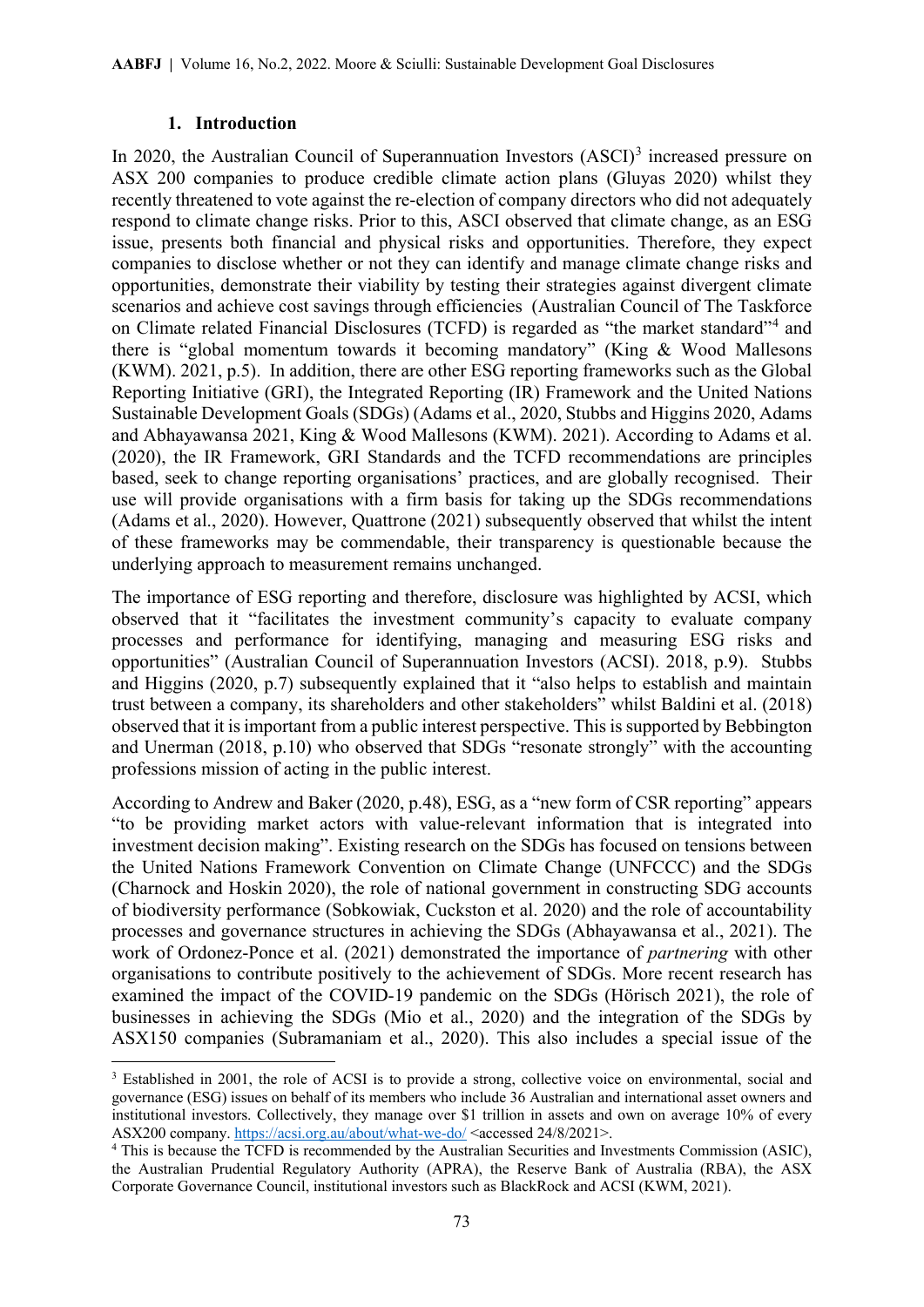*Australasian Accounting Business and Finance Journal* (AABFJ) edited by Kota et al. (2021), the purpose of which was to identify and discuss the multiple perspectives of sustainable development and SDGs.

In summary, SDG research is still in its early stages as the vast majority of studies have been undertaken since 2020 and the focus appears to have been at the macro level, specifically the role of the UN and national government. As a result, with the exception of Mio et al. (2020), Subramaniam et al. (2020) and Singh et al. (2021), there appears to have been very limited research to date on the impact of the SDGs on corporate disclosure policies, which is the focus of this study, that is, the superannuation industry.

### **2. Superannuation research**

Existing research on superannuation has included a significant number of studies located in finance and economic-based journals, but there are some significant contributions in accounting related journals. For example, de Zwaan et al. (2015) investigated the extent to which superannuation members were aware of ESG options within their superannuation fund. The findings indicated that members were interested in ESG investment however, they were unaware of their fund's approach to ESG investing, something that the disclosure via SDGs could ameliorate. Within Australia, research has included the financial accountability implications of the adoption of accrual accounting by the NSW State Authorities Superannuation Board (Klumpes 2001), whilst overseas, research has focused on pension accounting. This includes pension accounting representing either as an enabling or emancipatory accounting (Paisey and Paisey 2006), the incorporation of human rights issues by the Norwegian government into its Global Pension Fund (Kreander and McPhail 2019), accounting technologies and the treatment of social and societal risks in the UK occupational pensions landscape (Kaifala et al., 2021), the Government Accounting Standards Board (GASB) Pension project (Himick et al., 2016) and the role of accounting in the social safety net for the elderly (Graham 2010).

Given the paucity of research in accounting examining the disclosure of SDGs with special reference to the Australian superannuation industry, our research question examined:

*What (if any) is the type and level of SDG disclosures within Australian superannuation funds?*

The answer to this question will provide an overview of the current 'state-of-play' regarding SDG disclosures within the Australian superannuation industry. It is important to undertake this investigation as a commencing point for benchmarking future studies on the type and quantum uptake of SDGs as we move towards the UN 2030 target.

The paper is structured as follows. Section 2 provides an overview of the SDGs and associated theoretical frameworks. The third section provides an overview of the research method for this study whilst the fourth section provides a discussion of the findings. A conclusion is given in Section 5.

### **2.1 The Sustainable Development Goals (SDGs)**

The SDGs, first introduced in 2015, evolved from the Millennium Development Goals (MDGs) (Bebbington and Unerman 2018, Mio et al., 2020) and were adopted by the United Nations (UN) in 2015 as a "universal call to action to end poverty, protect the planet, and ensure that by 2030 all people enjoy peace and prosperity" (United Nations Development Programme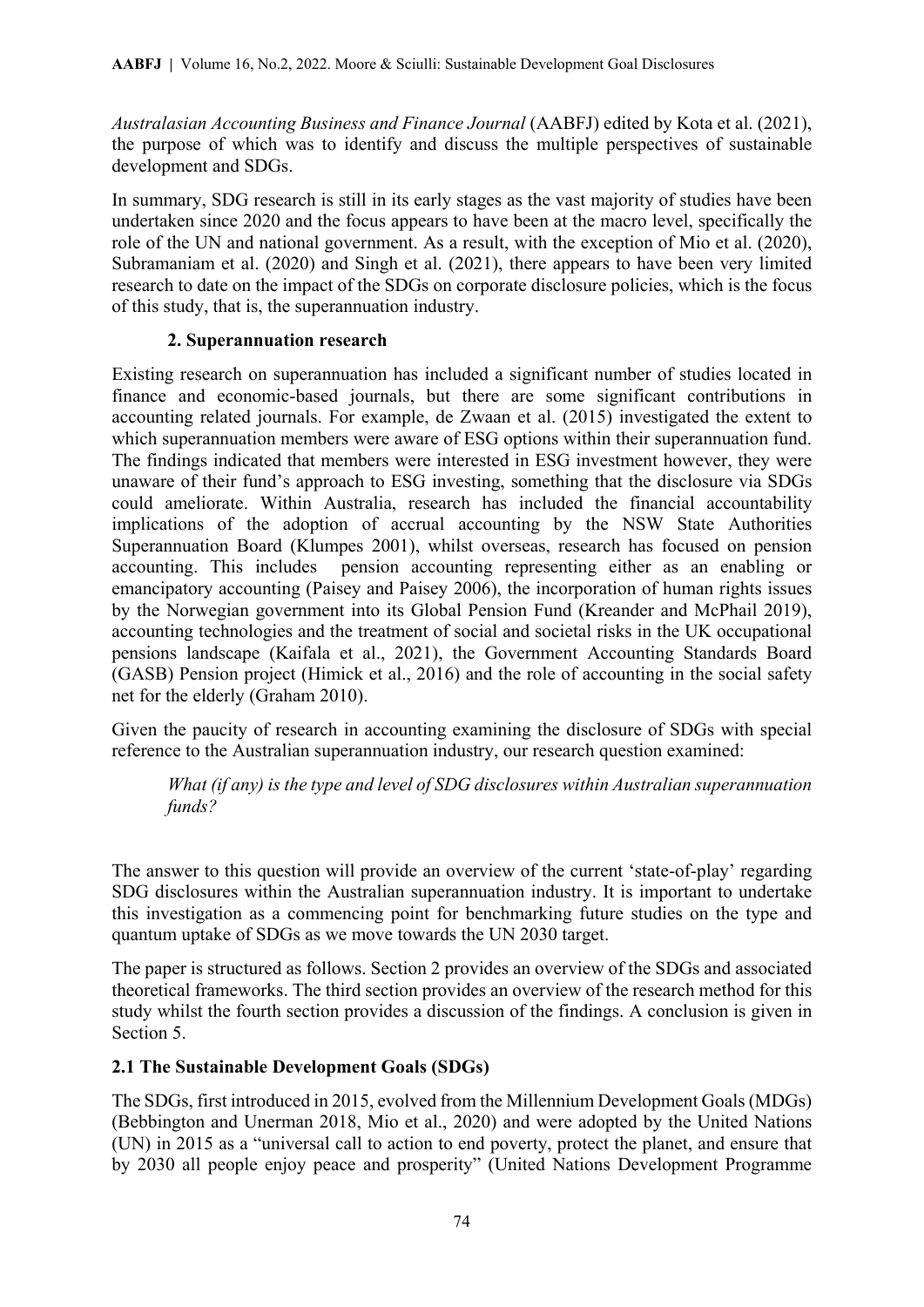(UNDP). 2021). Specifically, they seek to address urgent global challenges such as poverty, inequality, climate change and environmental degradation (Adams et al., 2020, Sobkowiak et al., 2020).

The SDGs are a central element of the UN 2030 Agenda for Sustainable Development which established "a collective vision and path for a more equitable and sustainable world" (Subramaniam et al., 2020, p.3) and are underpinned by the global need as to how economic growth can be increased without compromising environmental and social safeguards. The implicit nature of SDGs encourages more ethical and responsible leadership (de Silva Lokuwaduge et al., 2020). Quattrone (2021) observed however, that the SDGs highlight problems of transparency by encouraging the belief the sustainability issues can be seen more clearly and therefore, managed more effectively. This premise heeds a warning to report users that transparency is not a panacea for achieving the SDGs, but that other information that has not been publicly made available may be just as or more important than the disclosed items.

The SDGs are underpinned by 169 targets and 232 indicators (Bebbington and Unerman 2018), a set of interconnected and measurable goals which seek to enable governments, civil society, non-profit organizations, and the private sector to address interrelated challenges and achieve global sustainable development (Mio et al., 2020). According to Hörisch (2021), the COVID-19 pandemic emphasized their interconnectedness, as whilst climate change has been temporarily slowed due to the recession, SDG1 (no poverty) has been severely hit by the economic crisis, as roughly half a billion people are expected to be driven into poverty<sup>[5](#page-5-0)</sup>. Subramaniam et al. (2020) observed that the private sector will be of crucial importance in achieving the SDGs which can enable them to identify new business opportunities, strengthen stakeholder relations, advance corporate sustainability, and enhance markets and societies. However, Quattrone (2021) would argue that the SDGs embody a bias because their measurement is not independent of institutional arrangements, such as the UN. A list of the UN SDGs is shown in Table 1:

 $\overline{a}$ 

<span id="page-5-0"></span><sup>5</sup> Other examples of interconnectedness include the severe negative impact the pandemic has had on SDG8 (decent work and economic growth) which has exerted positive, as well as negative consequences on other SDGs, whilst in the case of SDG4 (quality education), digitization has been frequently presented as a solution to circumvent the negative consequences of the COVID-19 pandemic (Hörisch, 2021).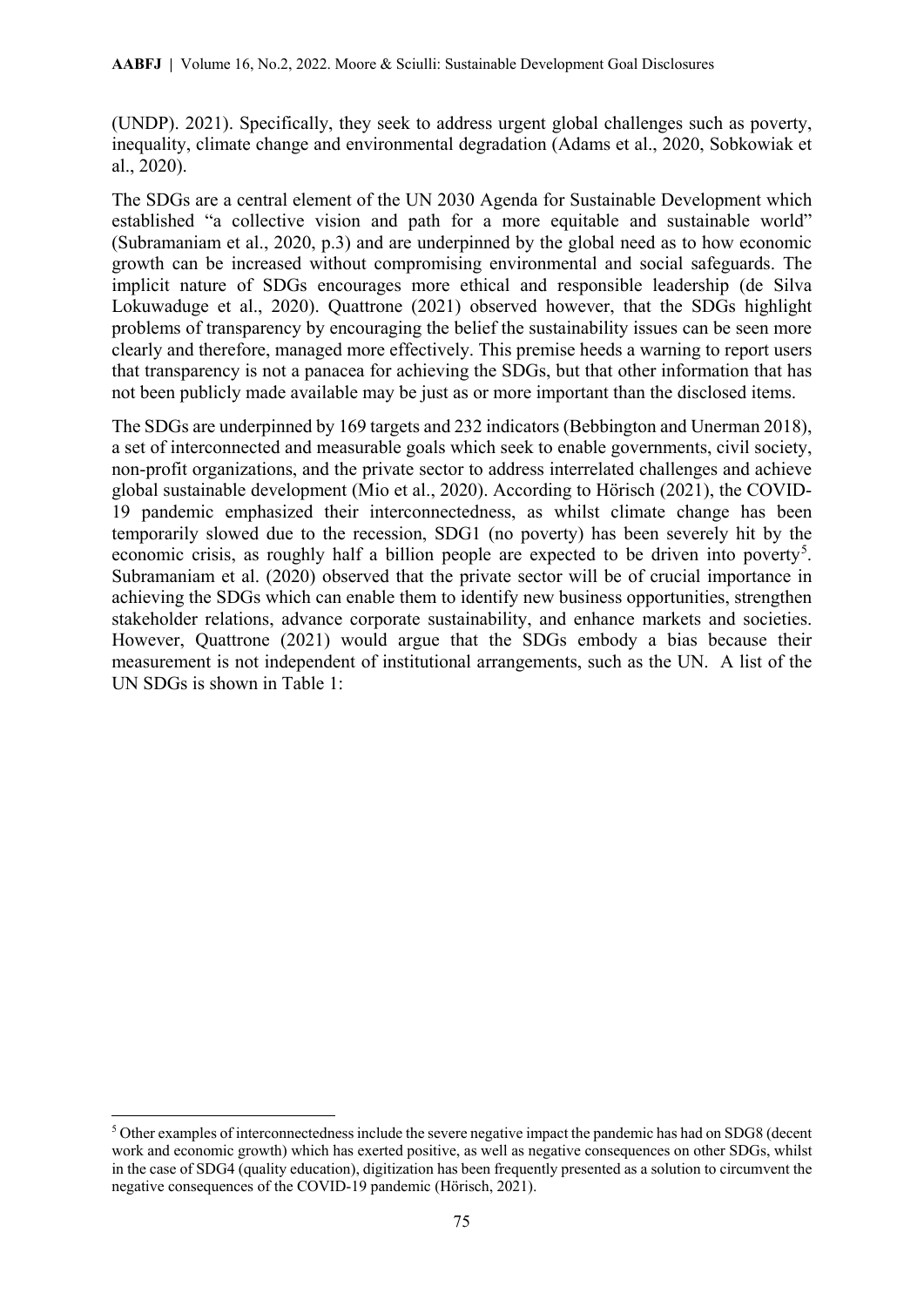| Goal 1  | No Poverty                              |
|---------|-----------------------------------------|
| Goal 2  | Zero Hunger                             |
| Goal 3  | Good Health and Well-being              |
| Goal 4  | <b>Quality Education</b>                |
| Goal 5  | Gender Equality                         |
| Goal 6  | Clean Water and Sanitation              |
| Goal 7  | Affordable and Clean Energy             |
| Goal 8  | Decent Work and Economic Growth         |
| Goal 9  | Industry, Innovation and Infrastructure |
| Goal 10 | Reduced Inequalities                    |
| Goal 11 | Sustainable Cities and Communities      |
| Goal 12 | Responsible Consumption and Production  |
| Goal 13 | Climate Action                          |
| Goal 14 | Life Below Water                        |
| Goal 15 | Life on Land                            |
| Goal 16 | Peace and Justice Strong Institutions   |
| Goal 17 | Partnerships for the Goals              |

**Table 1 The Sustainable Development Goals (SDGs)**

*Source:* Adapted from United Nations Development Programme (UNDP). (2021), Mio et al. (2020).

The 17 SDGs are dynamic because their value and what "is to be measured are in a constant state of flux", suggesting that their identification, measurement and reporting will be refined over time (Quattrone 2021). According to Abhayawansa et al. (2021), implementing the SDGs requires well co-ordinated and effective governance structures and accountability processes. Bebbington et al. (2017) argue that they have significant potential as an accountability and social and environmental accounting (SEA) framework.

Ordonez-Ponce et al. (2021) observed that businesses can use the SDGs to both facilitate and benefit from sustainability partnerships. However, Quattrone (2021) would caution that defining ideals such as quality, decent, affordable, equality and sustainability is associated with transparency problems.

#### **2.2 Theoretical framing**

Past research in the areas of non-financial disclosures, sustainability and corporate social responsibility have used various theoretical frameworks to explain their findings. Examples include, stakeholder theory (Cooper and Owen 2007; Roberts 1992), legitimacy theory (Deegan 2002; O'Donovan 2002; Black 2008) and institutional theory (DiMaggio and Powell, 1983; Bebbington et al. 2009). Presently, the adoption of SDGs by Australian superannuation funds would suggest justification on the basis of either legitimacy or institutional theory. Legitimacy theory has a strong history and connection with accounting policy and practice.

However, given that our exploratory study is industry-based, we see a stronger alignment with institutional theory to guide the investigation. Moreover, there appears to be similarities in how other voluntary disclosure frameworks such as the GRI and integrated reporting have become institutionalised. That is, to fit in with societal expectations, managers will adopt new disclosures. It is becoming increasingly apparent that the attainment of the UN SDGs has become a powerful signal that this is the appropriate pathway to take for organisations. If and when the UN SDGs become institutionalised, then isomorphism will become apparent; that is, organisations will copy the same or similar disclosure techniques and include similar reasons or motivations for doing so (Higgins et al. 2014).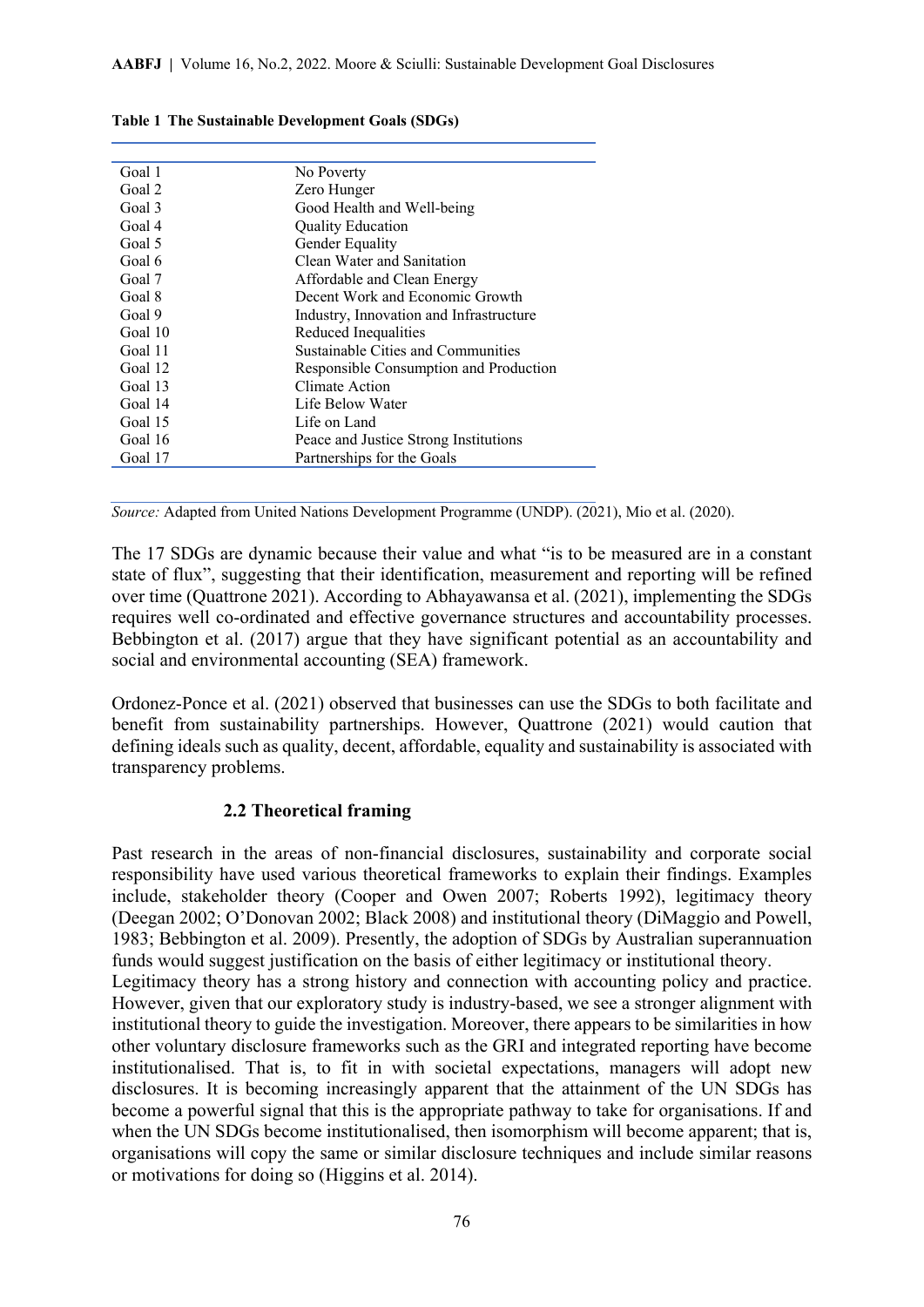DiMaggio and Powell (1983) provided seminal works on institutional theory and suggested that when managers faced similar expectations, they would act in a manner that appeared rational, and therefore, copying what other organisations are doing acts as a defensive mechanism. The recent Australian Federal Government *name and shame* campaign known as the *Your Future, Your Super reforms* (the YFYS reforms) came into effect on 1 July 2021. These will require the superannuation industry to improve its efficiency, transparency and accountability by publicly identifying superannuation funds that offer poor returns to their members. The Australian Prudential Regulation Authority (APRA) has recently released the 13 worst performing superannuation funds in Australia for 2021 as shown in Table 2 below. The trustees of these failed super products now need to inform members in writing on how they will improve their 2022 performance or commence planning to shift their members to a better performing superannuation product.

|                | <b>Registerable Superannuation Entity</b>              | <b>My Super product</b>                 |
|----------------|--------------------------------------------------------|-----------------------------------------|
|                | AMG Super                                              | AMG MySuper                             |
| 2              | ASGARD Independence Plan Division Two                  | ASGARD Employee MySuper                 |
| 3              | Australian Catholic Superannuation and Retirement Fund | Lifetime One                            |
| $\overline{4}$ | AvSuper Fund                                           | AvSuper Growth (MySuper)                |
| 5              | <b>BOC Gases Superannuation Fund</b>                   | <b>BOC</b> MySuper                      |
| 6              | Christian Super                                        | My Ethical Super                        |
| 7              | Colonial First State FirstChoice Superannuation Trust  | FirstChoice Employer Super              |
| 8              | Commonwealth Bank Group Super                          | Accumulate Plus Balanced                |
| 9              | Energy Industries Superannuation Scheme-Pool A         | Balanced (MySuper)                      |
| 10             | Labour Union Co-Operative Retirement Fund              | MySuper Balanced                        |
| 11             | Maritime Super                                         | MYSUPER INVESTMENT OPTION               |
| 12             | Retirement Wrap                                        | BT Super MySuper                        |
| 13             | The Victorian Independent Schools Superannuation Fund  | VISSF Balanced Option (MySuper Product) |

**Table 2: List of Superannuation funds that failed to meet Performance Benchmarks**

Source: APRA: https://www.apra.gov.au/news-and-publications/apra-releases-inaugural-your-future-your-superperformance-test-results

### **2.3 Institutional theory**

Andrew and Baker (2020) observed that institutional pressures have been a focal point for CSR research since the 2000s given the emergence of standards and regulations. Power (2021, p.467) subsequently observed that the associated political economy viewpoint is "gaining policy traction and even becoming mainstream" and that the 2020 COVID-19 pandemic has "accelerated" an emerging focus on sustainability. The relevance of institutional theory is because environmental policy (de Aguiar and Bebbington 2014), regulative, normative and cultural-cognitive institutional pressures (Comyns 2018), contextual factors (Akbar and Deegan 2021) and institutional-level actors (Huang 2021) can influence climate change and ESG disclosures. However, there is still a lack of understanding as to how social structures can influence ESG disclosure practices (Baldini et al., 2018).

### **3. Research method**

Given the exploratory nature of this investigation and recognising that the SDGs were set up in 2015 for achievement in 2030, we did not anticipate a high level of disclosure from the Australian Superannuation funds. In lieu of this, we undertook some contextual reading and a familiarisation process and reviewed the annual and other supplementary reports of a number of superannuation funds as listed on the APRA web site which is a supported data analysis technique (Bommel 2014). This activity was undertaken to find any presence of SDGs. This process led to very few superannuation funds demonstrating any SDG disclosures. Therefore,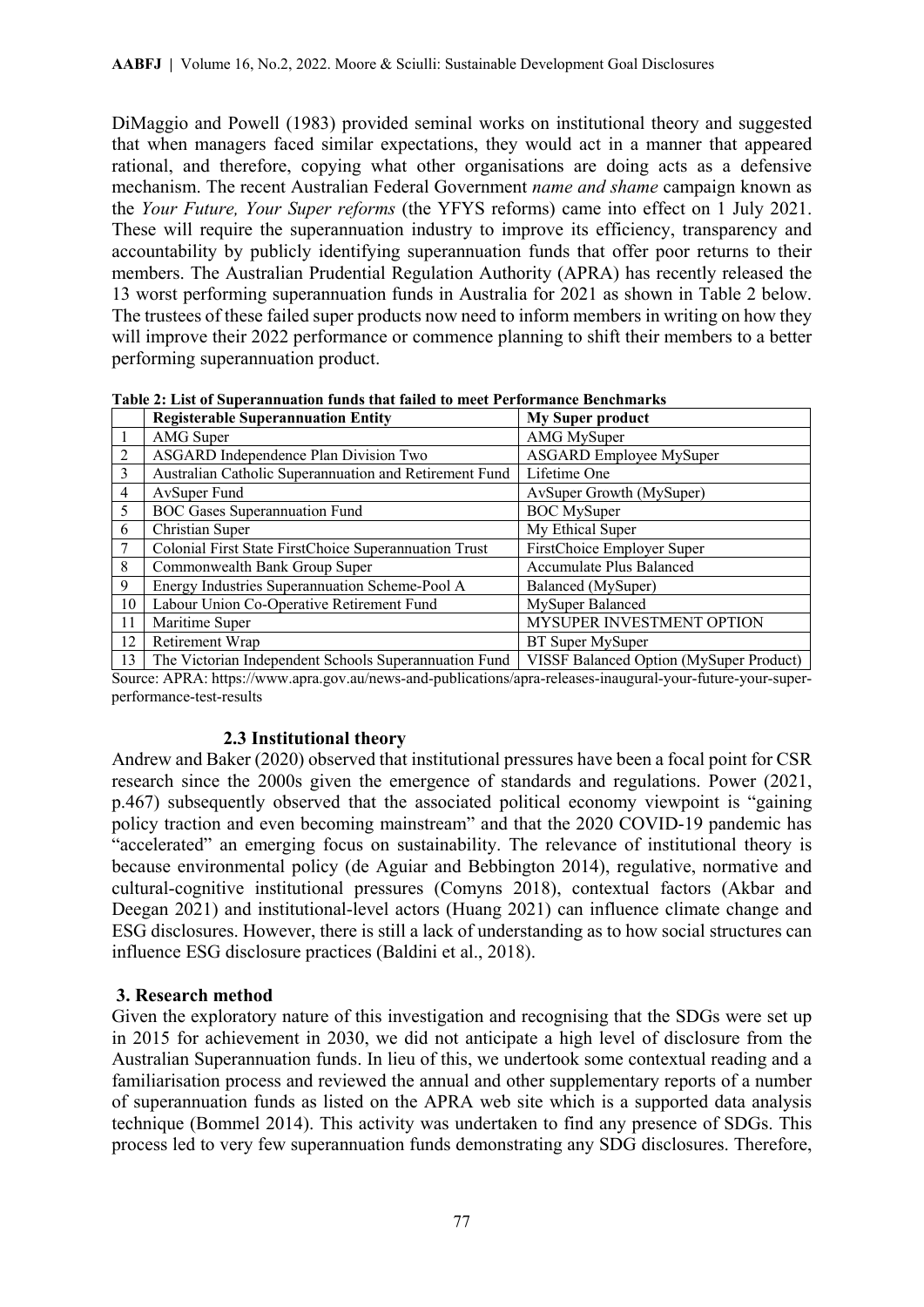we surmised that there would be a greater likelihood of SDG disclosures in the larger (as in funds under management) superannuation funds.

The APRA website identified 165 regulated superannuation funds with total funds under management of \$1.9 trillion. The largest 20 superannuation funds accounted for \$1.6 trillion. We selected the top 20 superannuation funds which accounted for 84% (\$1.6t/\$1.9t) of the total assets under management of the regulated superannuation funds (see appendix). We independently scrutinised each of the annual and sustainability/ESG reports to establish the number of times the superannuation funds reported a specific SDG. A research instrument was developed that contained headings such as the disclosure of specific SDGs, whether the disclosure was qualitative or quantitative in nature and any other narratives specifically addressing SDGs now and in the future. Each of the authors undertook an analysis of 10 super funds, using the research protocol to identify the relevant categories of SDG disclosures. After this preliminary data collection activity was completed, the authors reconvened to discuss and identify any anomalies or other issues that had arisen during this initial phase of the research investigation. This process was useful as it clarified the various categories that were adopted for the data collection instrument. This resulted in just over half (55%: see Figure 1) of the superannuation reports mentioning SDGs which validated our approach in selecting the largest organisations.

Items identified included the name of the superannuation fund, whether an SDG strategy or governance statement was included, any leadership statement regarding SDGs, the number and location of SDGs mentioned in the annual / sustainability reports and whether disclosure was of a quantitative or qualitative nature. This instrument proved useful in collating all relevant information regarding the largest 20 superannuation funds in the one space and served as the main reference point for the discussion of findings.

### **4. Discussion of Findings**

The listing of the superannuation funds and their total assets under management was extracted from the statistics section of the APRA website. The annual fund level superannuation statistics as of June 2020 indicated 165 regulated superannuation funds with total assets of \$1.93 trillion. In our analysis, the top 20 funds had assets under management of \$1.62 trillion, making up approximately 84% (\$1.62/\$1.93) of total funds under management. Once we reviewed a random sample beyond the largest 20 superfunds, we found no further indication of SDG disclosure. Therefore, we were satisfied that the largest 20 superfunds would provide us with the scope to investigate the type and level of SDG disclosure.

It is recognised that the reporting of the UN SDGs is at the nascent stage of development for many organisations and that it may take several iterations over a number of years before reaching a stage where managers will be satisfied with the type and level of disclosure. In order to establish an understanding of the state of play regarding SDG disclosures, we undertook the following descriptive statistics as shown below: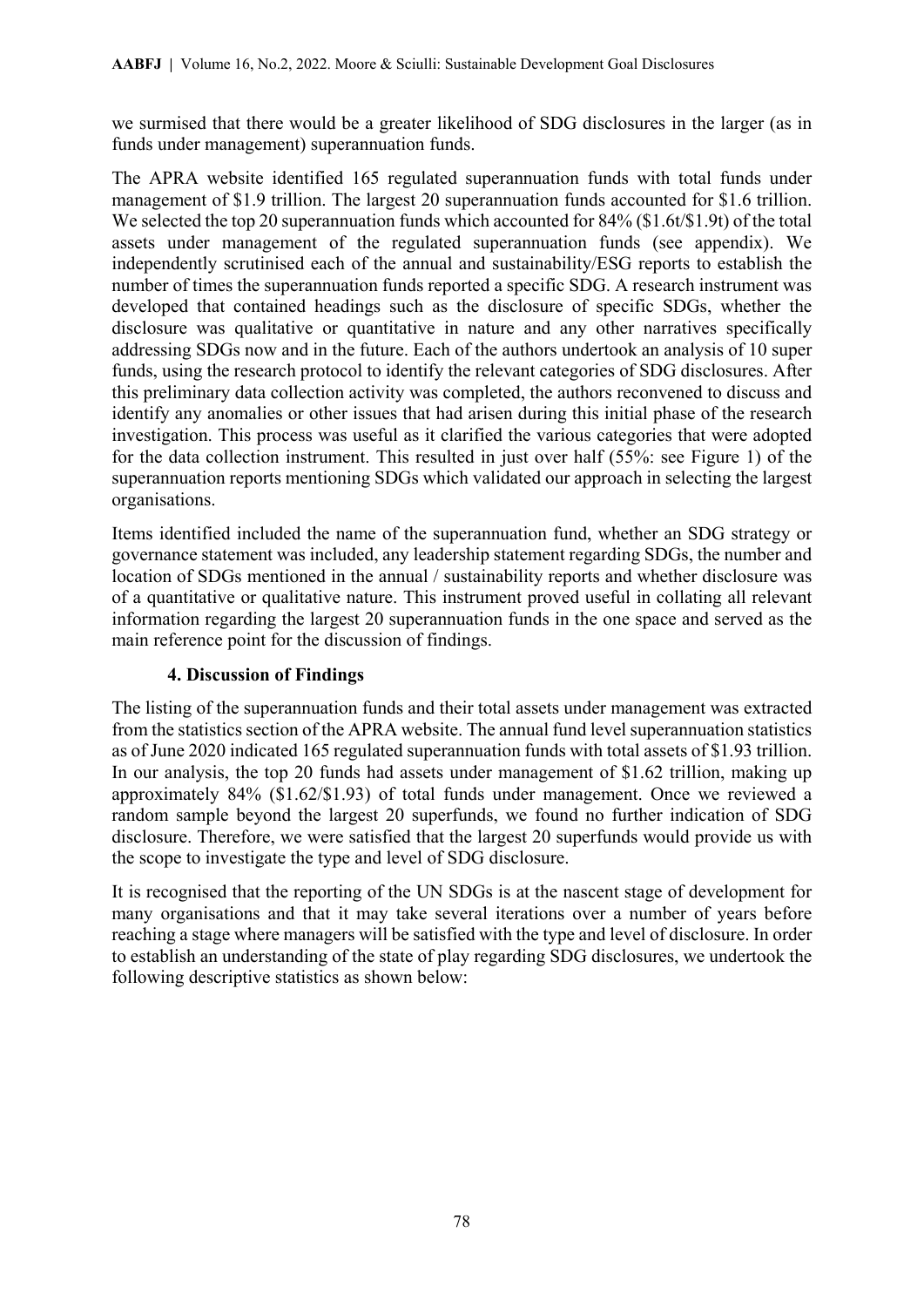

Figure 1 highlights the expected generally low levels of SDG disclosure. Just over half (55%) of the superfunds analysed actually mentioned SDGs in their annual or sustainability report. However, it should be noted that although the phrase UN SDGs was referenced by 55% of superannuation funds, only 25%, or 5/20 superannuation funds, actually referred to specific SDGs. The others simply used narratives regarding their acknowledgment of the UN SDGs. However, they did not mention a specific SDG 1 to 17. The main reason why they disclosed specific SDGs was that management believed they were the ones that the superfund could have an influence on or make a difference.

15% of superfunds provided *quantitative* data relating to the SDGs. However, this quantitative information related to, for example, the dollar amount spent on specific investments. To illustrate this, Host Plus stated that it had spent \$5.6 billion on its infrastructure portfolio which supports Australia's goal of a more sustainable energy and waste innovation future. Host Plus subsequently explains that these investments support the following SDGs: SDG 7: Affordable and Clean Energy, SDG 9: Industry, Innovation and Infrastructure and SDG 13: Climate Action. Host Plus also stated the dollar amount of \$2.2 billion for private equity venture investments was linked to SDGs 3: Good Health and Well Being; SDG 7: Affordable and Clean Energy; SDG 13: Climate Action and SDG 14: Life Below Water. HESTA and REST also provided dollar amounts spent on certain infrastructure assets. Of all the superfunds explored, REST was the only one that provided quantitative *targets* that were linked directly with the nominated SDGs and to what extent those targets were realised. For example, for SDG 5: Gender Equality, REST set a leadership target that 50% of their leaders across the business should be female. As of October 2020, REST had reported that the leadership group was made up of 46% female and 54% male. In terms of SDG 8: Decent Work and Economic Growth, REST reported that 100% of investment managers have been assessed for modern slavery risk. However, there were no details regarding the basis on which this assessment takes place. REST did state that during 2021, they will be developing a modern slavery action plan. Under SDG: Affordable and Clean Energy, REST states that out of the total of its infrastructure portfolio, 18.5% is invested in renewable energy infrastructure assets, thereby providing a better indication of its investment compared with simply providing a dollar amount.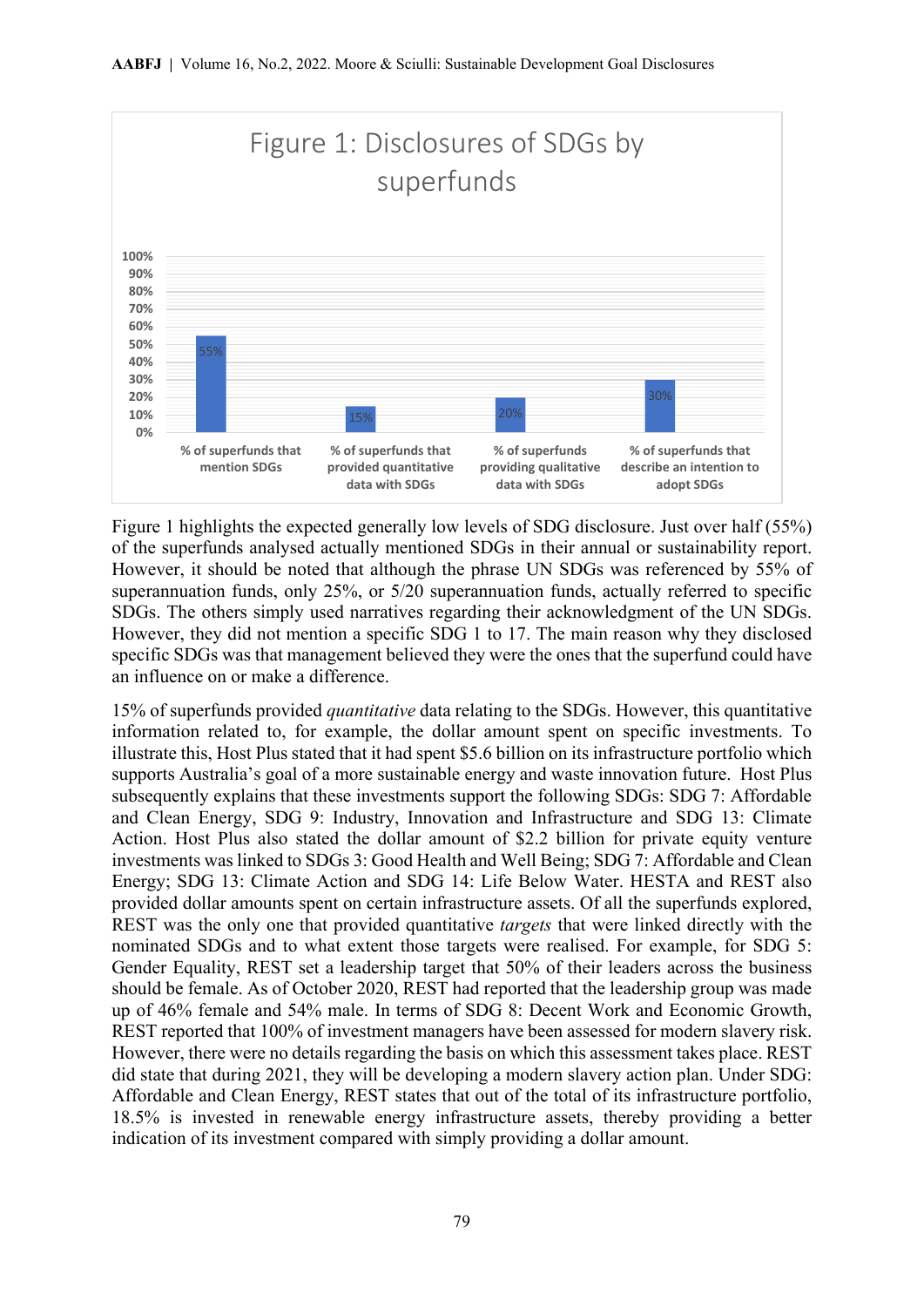Cbus prepared a 24-page *Responsible Investment Supplement* report for its stakeholders and an Integrated Report and also adopts disclosure frameworks such as the Global Reporting Initiative (GRI), the PRI Scorecard and has developed a *Climate Change Roadmap* with associated metrics and targets. There is also a strong emphasis on the requirements of the TCFD framework, with some basic information as to whether some targets have been met; however, these are not quantified. Although none of the quantitative data is attached directly to the SDGs presently, Cbus intends to do this in future iterations of their reporting supplements.

In terms of providing *qualitative* data, 20% (4 superfunds) provided various descriptions in narrative form on the types of investments made. For example, Host Plus provided a description of the company that they had invested in and what that company produces to contribute to the SDG. Of the superannuation funds investigated, HESTA provided the most comprehensive qualitative data on SDGs in its annual report and related supplements. For example, it states that they are using the UN SDGs as their compass to drive meaningful change and impact. For each of the SDGs, HESTA provides a statement as to *WHY* and *HOW* they are contributing to the specific SDG, following which, a *Statement of Commitment* is presented. For example, HESTA is committed to contribute to SDG 5: Gender Equality, because more than 80% of its members are women and is an important area of change to help its members achieve a better retirement. How they accomplish gender equality is through their *Statement of Gender Equality Principles* (GEP), which is then integrated into their principles of responsible investment. REST provides a qualitative statement on each of the five (5) SDGs it is contributing to in a PRI supplement whilst Unisuper provides information on its responsible approach discussing topics such as improving the outcomes of Aboriginal and Torres Strait islander members, climate change risk and social sustainability. REST provided a Principles of Responsible Investment (PRI) supplement to the annual report which listed the five SDGs it is contributing to.

Six (6) superfunds (30%) have indicated their intention to adopt the SDGs. For example, Australian Super envisioned the use of data analytics to link with contributions to SDGs. This strategy has involved partnering with three (3) global asset managers namely, British Columbia Investment Management Corporation, APG (Algemene Pensioen Groep) and PGGM (the latter two being the second and third largest pension funds in Europe). These three investment funds will establish the Sustainable Development Investments Asset Owner Platform (SDIAOP) which uses artificial intelligence driven data to assist global investors to identify and assess companies' contributions to SDGs. QSuper report that they are currently developing a framework that will align to the UN SDGs and provide case studies of the impact that individual investments are having. HESTA has an expectation that the companies it invests in will follow the SDGs and provide targets and progress. In addition, HESTA advocates that the companies which it has invested will develop strategies to reduce risks in the SDG areas. Although not directly linked to the SDGs, Cbus is a member of the Climate Action 100+ initiative which is an investor-led initiative to ensure the world's largest corporate greenhouse gas emitters take necessary action on climate change. It could be argued that the data collected and reported for this initiative would fall within the scope of SDG 13: Climate Action.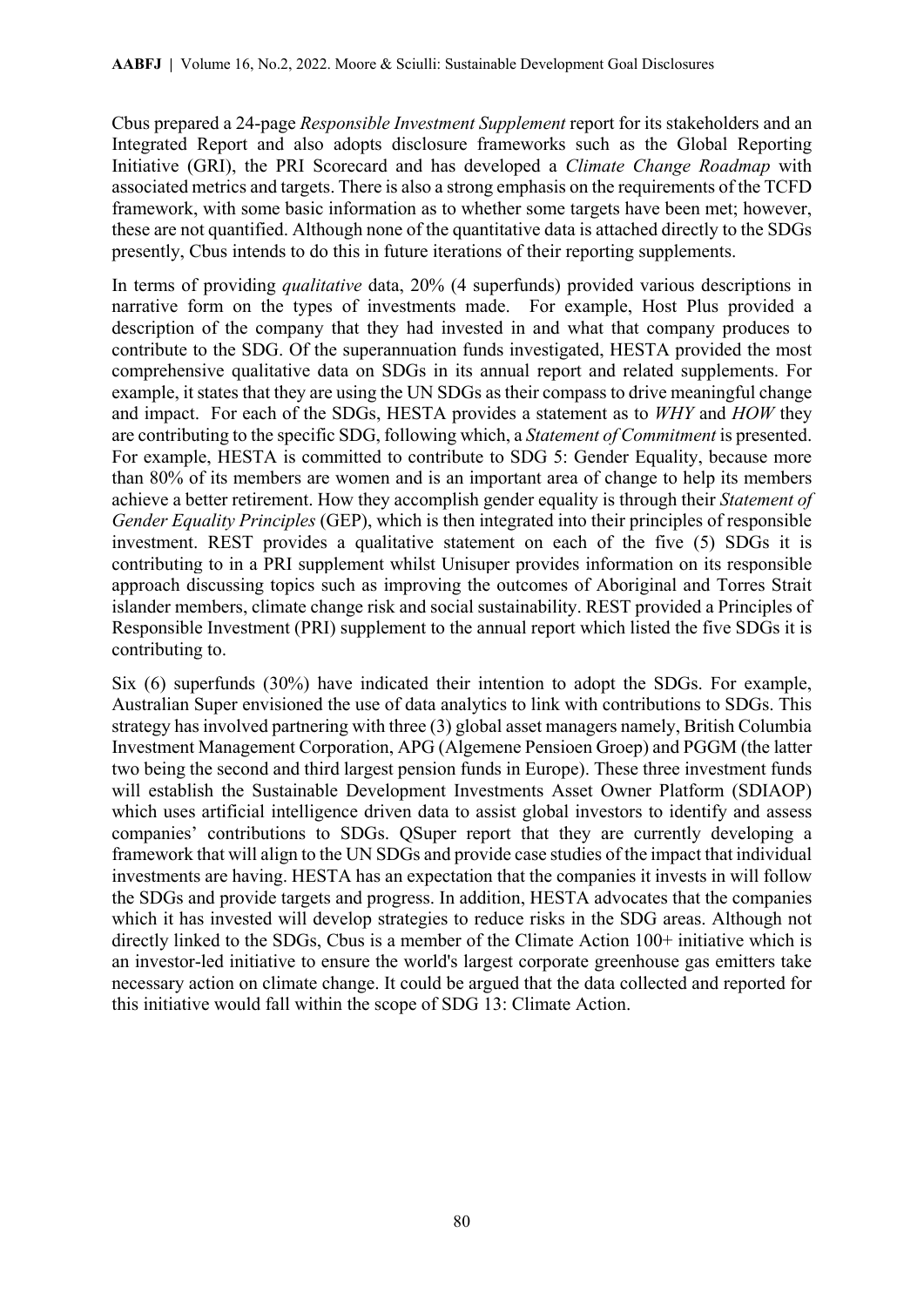

Figure 2 provides a breakdown of the specific SDGs that were identified by the sample of superfunds. The results indicate that the most common SDGs identified by the superfunds were SDG 7: Affordable and Clean Energy, SDG 8: Decent Work and Economic Growth and SDG 13: Climate Action, with each appearing 4 times. Both SDG 7 and 13 are linked given that investing in activities such as renewables has the benefit of reducing carbon emissions which facilitates climate action. SDG 8 is also identified 4 times and is linked to the relatively recent *Modern Slavery Act 2018,* which is Australian Federal legislation and requires some entities to report on the risks of modern slavery in their operations and supply chains and actions to address those risks. SDG5: Gender Equality appears three times and can also reflect organisational legislative requirements such as anti-discrimination and equal opportunity acts. Although some SDGs such as SDG 1, 2, 4, 14, 15 and 16 are not identified at all by the superfunds, this can be reflective of a superfund assessing that it cannot or there is not a social, political or ethical prerogative to contribute to that particular SDG. For example, SDGs 1, 2, 4 and 16 would normally apply to less developed countries and presently the superfunds have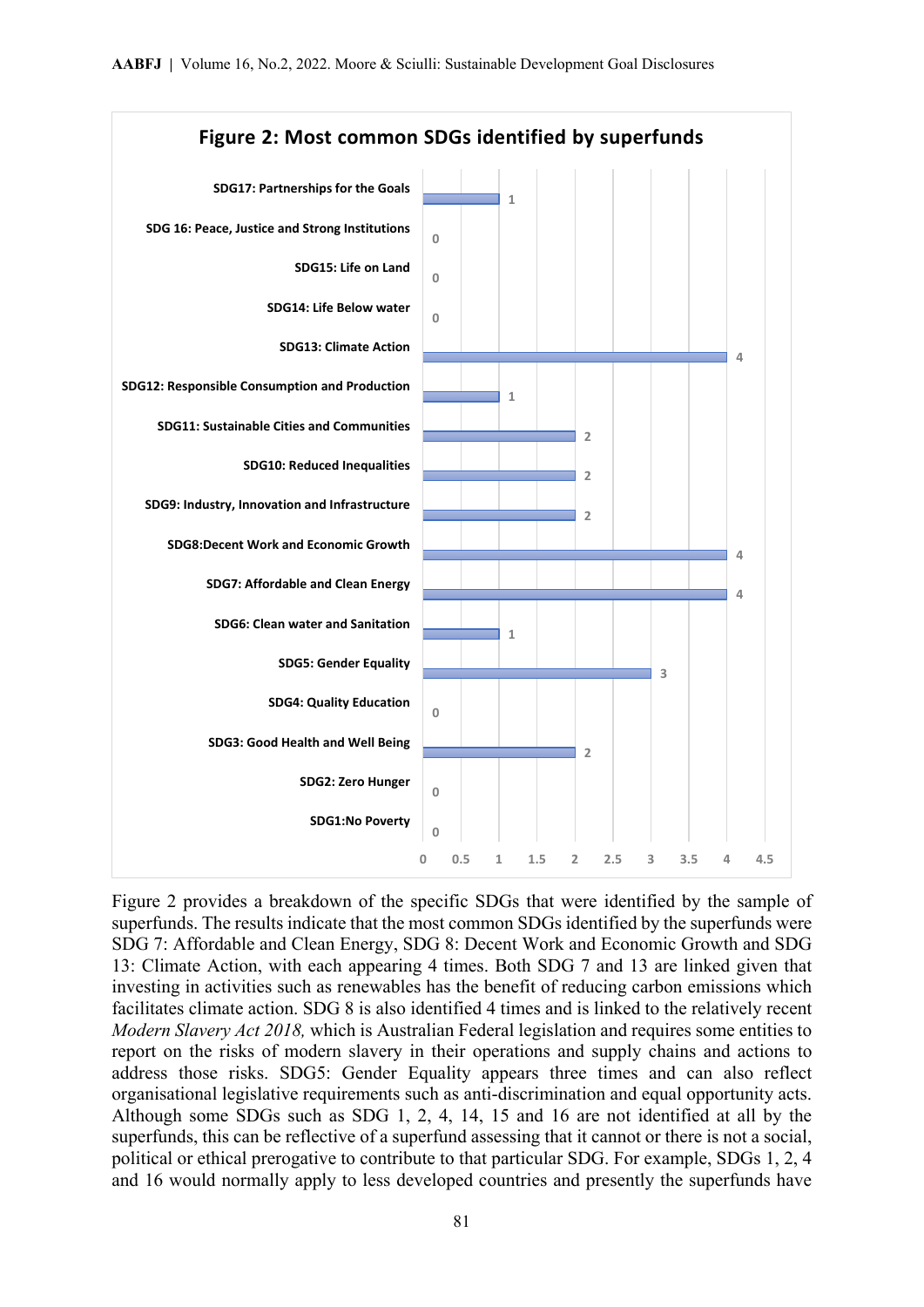made the decision not to contribute to those particular SDGs. SDGs 14 and 15 are context specific relating to the conservation of oceans, seas and marine resources and SDG 15 is primarily concerned with the maintenance of forest resources and reducing biodiversity loss. It is highly likely that the superfunds that identified SDGs in their reports did not invest in companies that are affected by those two respective SDGs.

### **5. Conclusion**

The United Nations General Assembly established the 17 SDGs in 2015 and its mission was to achieve a more sustainable world globally by 2030 (UN General Assembly, 2015). For the year ended 2020, APRA has reported that regulated superannuation assets have reached a total sum of \$1.9 trillion. Given the size and influence of the Australian superannuation industry in choosing where to invest member funds, it is important to understand to what extent this industry is complying with the UN SDGs. This investigation provides an overview of the level and type of SDG disclosures in the annual/sustainability and other supplementary reports of individual superannuation funds.

Generally, the investigation found low levels of disclosures of SDGs across the 20 superannuation funds. However, there were instances of superannuation funds that provided both quantitative and qualitative data attached to a number of SDGs and these exemplars could be assessed by other superannuation funds that are currently investigating how to approach this new disclosure regime. In saying that, overwhelmingly it was the *industry-based* superannuation funds that provided the clearest and most comprehensive disclosure of SDGs. Those industry funds were Aware Super, REST, HESTA, Cbus and Hostplus. For example, Aware Super provides a mission statement that explains their Impact Measurement Framework, which aims to measure the positive impacts of 10 investments representing \$1.6 billion of member funds. In fact, the phrase *positive impact* is written on the front cover of the Aware Super annual report. The positive impacts are *quantified* and linked to an SDG. For example, 228 full-time jobs were created and linked to SDG 8: Decent work and economic growth; 178 Affordable housing for key workers was linked to SDG 10: Reduced inequities and SDG 11: Sustainable cities and communities.

REST provided unique disclosures that were qualitative in nature for 5 SDGs in a Principles of Responsible Investment supplement and went further by providing quantitative targets. Cbus was the only other super fund that provided targets. However, these were related specifically to the TCFD rather than linked to SDGs. HESTA provided dollar amounts invested in specific infrastructure assets and prepared a pro-forma *Statement* describing how their investments are connected with SDGs. In addition, HESTA states that it expects companies that it invests in to follow the UN SDGs and provide targets and progress to date which can be argued to be a strong advocacy role.

Hostplus also provide more disclosure on its investments in infrastructure and how this is linked to the SDGs. For example, the annual report describes its *Powering Australian Renewables Fund* which is a combination of solar, wind and battery storage to ultimately power 1 million homes in Australia and is linked to SDG 7: Affordable and clean energy; SDG 9: Industry, Innovation and infrastructure; and SDG 13: Climate action. It must also be pointed out that even though the largest superfund, Australian Super did not disclose any SDG data, their annual report did announce that they had partnered with 3 leading asset managers to establish the Sustainable Development Investments Asset Owner Platform (SDIAOP). This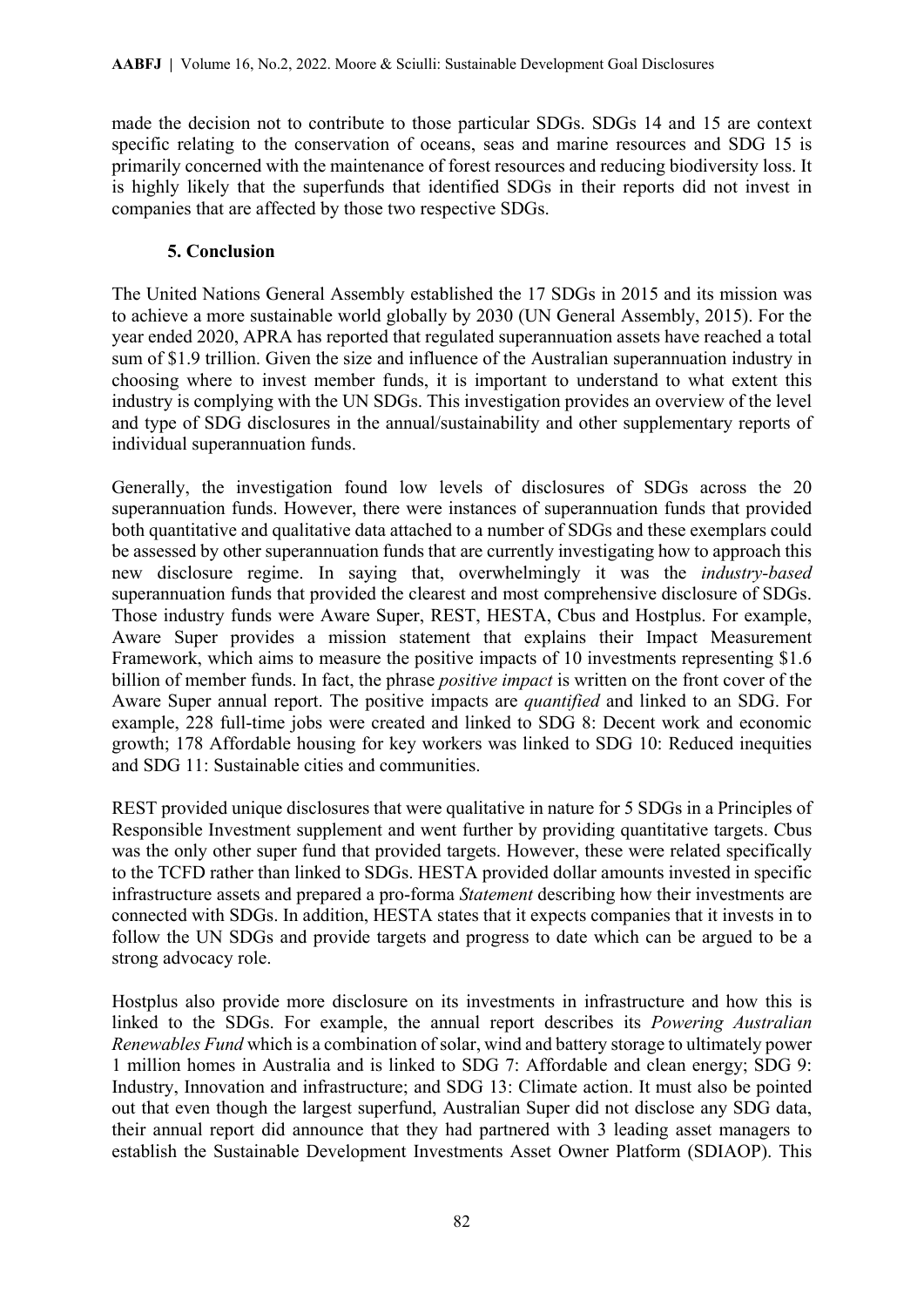platform will use artificial intelligence (AI) driven data to assist investors identify and assess companies on the basis of their contribution to the UN SDGs.

The SDG disclosures made by the largest industry-based superannuation funds can be explained in further detail by institutional theory. The findings suggest that indirect institutional pressures from credible bodies such as the UN and ASCI is starting to have an impact on the type and level of SDG disclosures in Australian superannuation funds. We argue, as does Higgins et al. (2014), that these *early adopters* are recognised as leaders in the industry, not only based on returns to members, but have a history of voluntary non-financial disclosures in the realm of ESG. We believe that these early adopters are institutionalising SDG disclosures and expect that, in time, other superannuation funds will follow suit so that they do not appear to be laggards.

One of the limitations of this study is that the data gathered was for a single point in time, that is for the year ended 2020. Similar to other reporting innovations such as the GRI and Integrated Reporting and because of the voluntary nature of such frameworks, it takes a number of reporting seasons before organisations take the plunge and commence the new reporting journey. We expect that in coming years, there will be a greater level of disclosure of SDGs by Australian superannuation funds and a longitudinal study demonstrating these changes over time would make a valuable contribution to the literature.

In summary, this research sought to develop an initial understanding of whether or not the adoption of the SDGs by the superannuation industry is a case of "pure rhetoric" or "meaningful action" (Bebbington and Unerman, 2018, p.10), with the low level of disclosure suggesting a greater emphasis on rhetoric. The relatively low level of disclosure would suggest that there is a gap between the number of superannuation funds embracing the SDGs at a strategic level and the number willing to quantify their performance against targets which may indicate specific challenges (Bebbington and Unerman, 2020) which future research could address. This research also seeks to address the need for further investigation into SDG disclosures in the capital allocation market (Mio et al., 2020), in this instance the superannuation industry, as well as the call by Adams (2020) for the mapping of SDG disclosures against the TCFD recommendations. This current investigation sought to explore the *what* in terms of what level and types of SDG disclosures are currently being practice, however, *why* certain practices and positions taken by senior managers of superannuation funds is best investigated through interviews. Future research will seek to address the call by Bebbington and Unerman (2018) for pursuing new avenues of theorization by undertaking interviews with representatives of the superannuation industry to understand the role of institutional factors in the (non) adoption of the SDGs within the industry.

### **REFERENCES**

Abhayawansa, S., Adams, C.A., & Neesham, C. (2021). Accountability and governance in pursuit of Sustainable Development Goals: conceptualising how governments create value. Accounting, Auditing & Accountability Journal, 34(4), 923-945. doi: 10.1108/AAAJ-07- 2020-4667.

<https://doi.org/10.1108/AAAJ-07-2020-4667>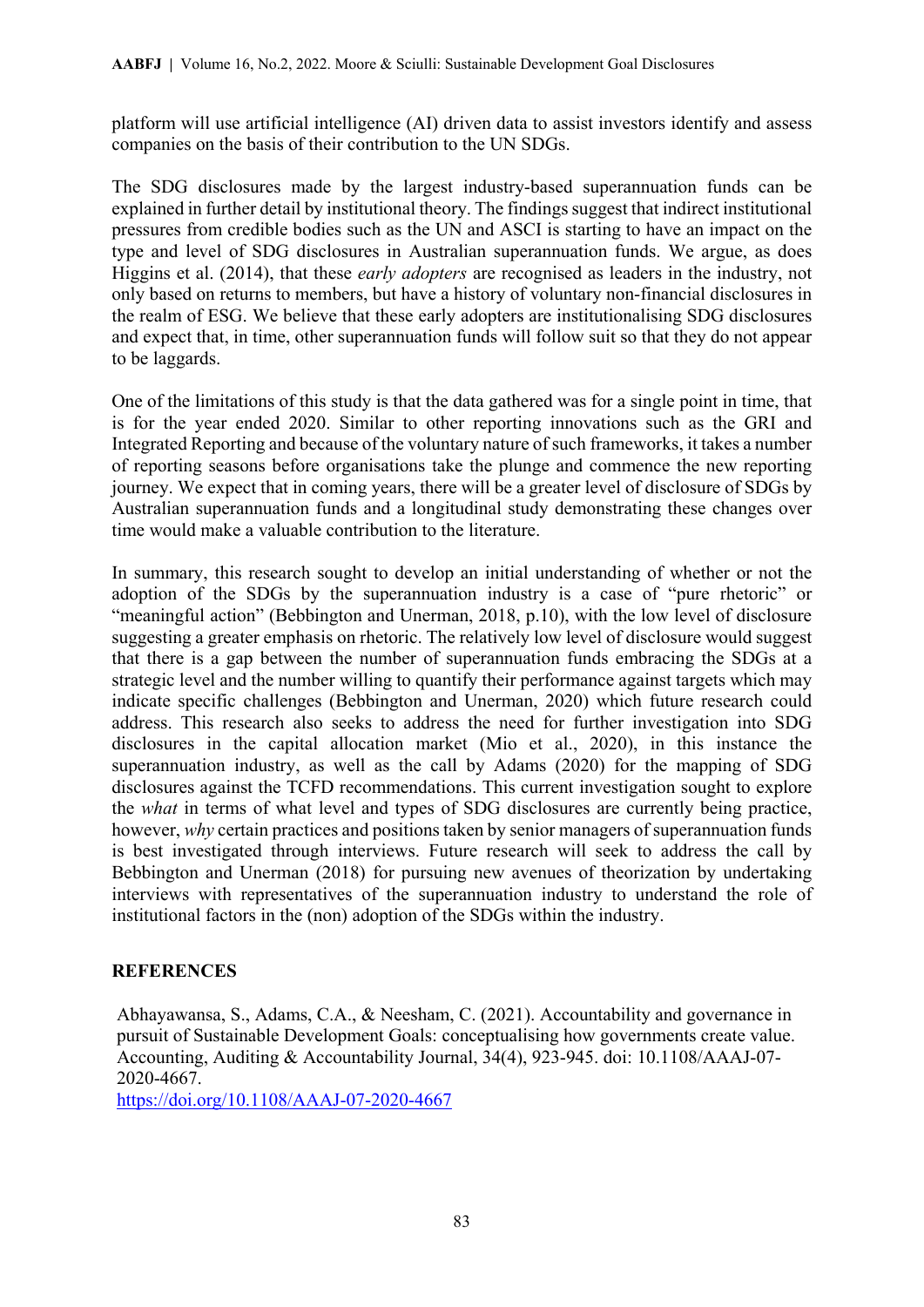Adams, C. A. (2020). Sustainable Development Goals Disclosure (SDGD) Recommendations: Feedback on the consultation responses. The Association of Chartered Certified Accountants (ACCA) The International Integrated Reporting Council (IIRC) The World Benchmarking Alliance (WBA): 1-18.

Adams, C. A., Abhayawansa, S. (2021). Connecting the COVID-19 pandemic, environmental, social and governance (ESG) investing and calls for 'harmonisation' of sustainability reporting." Critical Perspectives on Accounting. In press <https://doi.org/10.1016/j.cpa.2021.102309>

Adams, C. A., Druckman, P.B. & Picot, R.C. (2020). Sustainable Development Goals Disclosure (SDGD) Recommendations. Association of Chartered Certified Accountants (ACCA)., Chartered Accountants ANZ., The Institute of Chartered Accountants of Scotland (ICAS)., The International Federation of Accountants (IFAC)., The International Integrated Reporting Council (IIRC)., The World Benchmarking Alliance (WBA): 1-20.

Akbar, S., Deegan, C. (2021). Analysis of corporate social disclosures of the apparel industry following crisis: an institutional approach. Accounting & Finance, 61(2), 3565- 3600.

<https://doi.org/10.1111/acfi.12712>

Andrew, J., Baker, M. (2020). Corporate Social Responsibility Reporting: The Last 40 Years and a Path to Sharing Future Insights. Abacus, 56 (1), 35-65 <https://doi.org/10.1111/abac.12181>

Australian Council of Superannuation Investors (ACSI). (2018). Corporate Sustainability Reporting in Australia An analysis of ASX200 disclosure: 1-34.

Australian Council of Superannuation Investors (ACSI). (2019). ACSI Governance Guidelines A guide to investor expectations of listed Australian companies: 1-40.

Baldini, M., Dal Maso, L., Liberatore, G., Mazzi, F., & Terzani, S. (2018). Role of Country- and Firm-Level Determinants in Environmental, Social, and Governance Disclosure. Journal of Business Ethics, 150 (1), 79-98. <https://doi.org/10.1007/s10551-016-3139-1>

Barko, T., Cremers, M., & Renneboog, L. (2021). Shareholder Engagement on Environmental, Social, and Governance Performance. Journal of Business Ethics, In press <https://doi.org/10.1007/s10551-021-04850-z>

Bebbington, J.., Higgins, C. & Frame, B. (2009). Initiating sustainable development reporting: evidence from New Zealand. Accounting, Auditing & Accountability Journal, 22 (4). 588-625. <https://doi.org/10.1108/09513570910955452>

84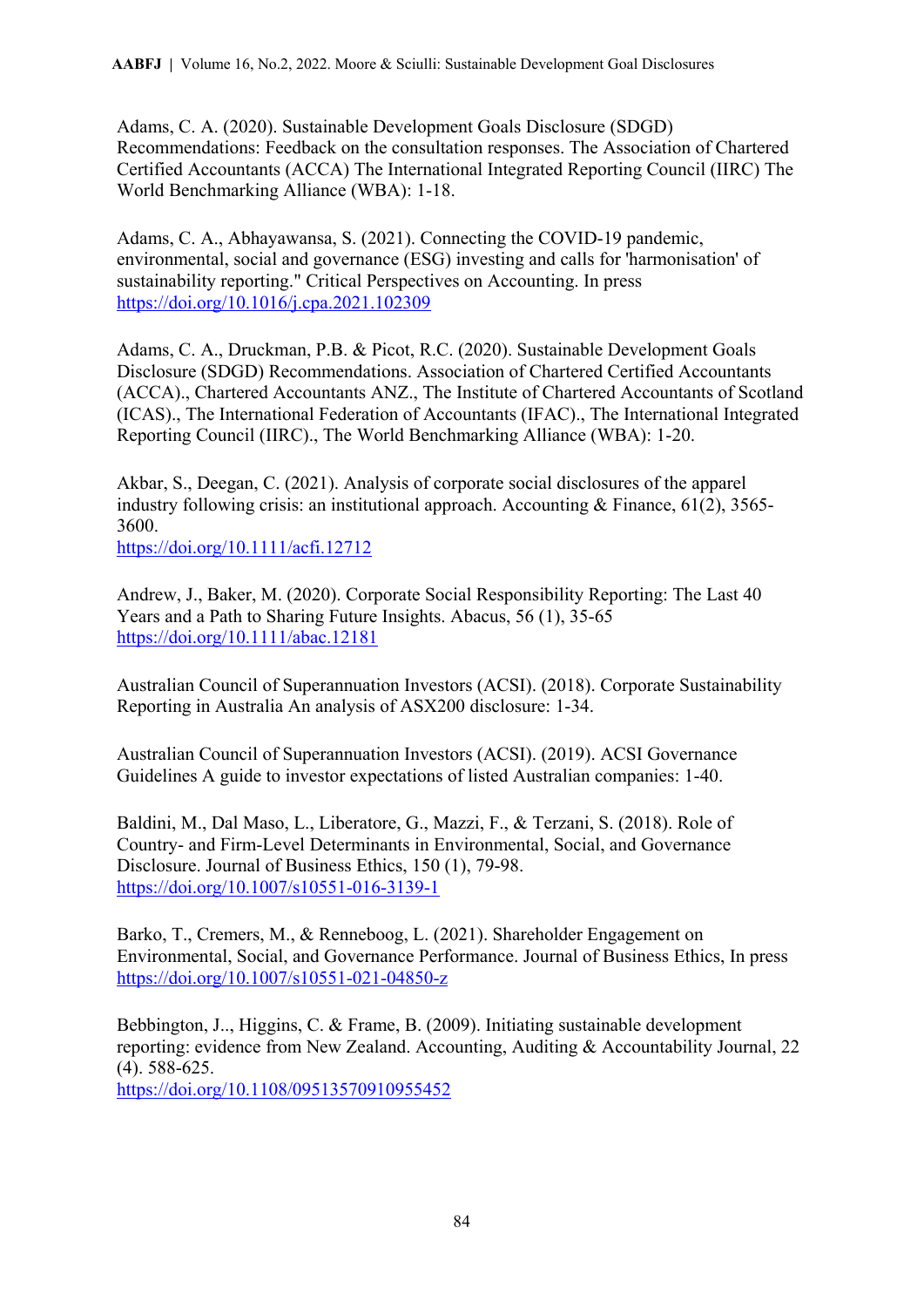Bebbington, J., Russell, S. & Thomson, I. (2017). Accounting and sustainable development: Reflections and propositions. Critical Perspectives on Accounting, 48. 21-34. <https://doi.org/10.1108/09513570910955452>

Bebbington, J., & Unerman, J. (2018). Achieving the United Nations Sustainable Development Goals An enabling role for accounting research. Accounting, Auditing & Accountability Journal, 31 (1), 2-24. <https://doi.org/10.1108/AAAJ-05-2017-2929>

Bebbington, J. & Unerman, J. (2020). Advancing research into accounting and the UN Sustainable Development Goals. Accounting, Auditing & Accountability Journal, 33 (7), 1657-1670.<https://doi.org/10.1108/AAAJ-05-2020-4556>

Bernardi, C. & Stark, A.W. (2018). Environmental, social and governance disclosure, integrated reporting, and the accuracy of analyst forecasts. The British Accounting Review, 50, 16-31.

<https://doi.org/10.1016/j.bar.2016.10.001>

Brooks, C. & Oikonomou, I. (2018). Editorial The effects of environmental, social and governance disclosures and performance on firm value: A review of the literature in accounting and finance. The British Accounting Review, 50, 1-15. <https://doi.org/10.1016/j.bar.2017.11.005>

Burke, J. J. (2021). Do Boards Take Environmental, Social, and Governance Issues Seriously? Evidence from Media Coverage and CEO Dismissals. Journal of Business Ethics. In press <https://doi.org/10.1007/s10551-020-04715-x>

Charnock, R. & Hoskin, K. (2020). SDG 13 and the entwining of climate and sustainability metagovernance: an archaeological-genealogical analysis of goals-based climate governance. Accounting, Auditing & Accountability Journal, 33 (7), 1731-1759. <https://doi.org/10.1108/AAAJ-12-2018-3790>

Comyns, B. (2018). Climate change reporting and multinational companies: Insights from institutional theory and international business. Accounting Forum, 42(1), 65-77. <https://doi.org/10.1016/j.accfor.2017.07.003>

Cooper, S.M. & Owen, D.L. (2007). Corporate social reporting and stakeholder accountability: the missing link. Accounting, Organizations and Society, 32 (7), 649-667.. <https://doi.org/10.1016/j.aos.2007.02.001>

de Aguiar, T. R. S. & Bebbington, J. (2014). Disclosure on climate change: Analysing the UK ETS effects. Accounting Forum, 38 (4), 227-240. <https://doi.org/10.1016/j.accfor.2014.10.002>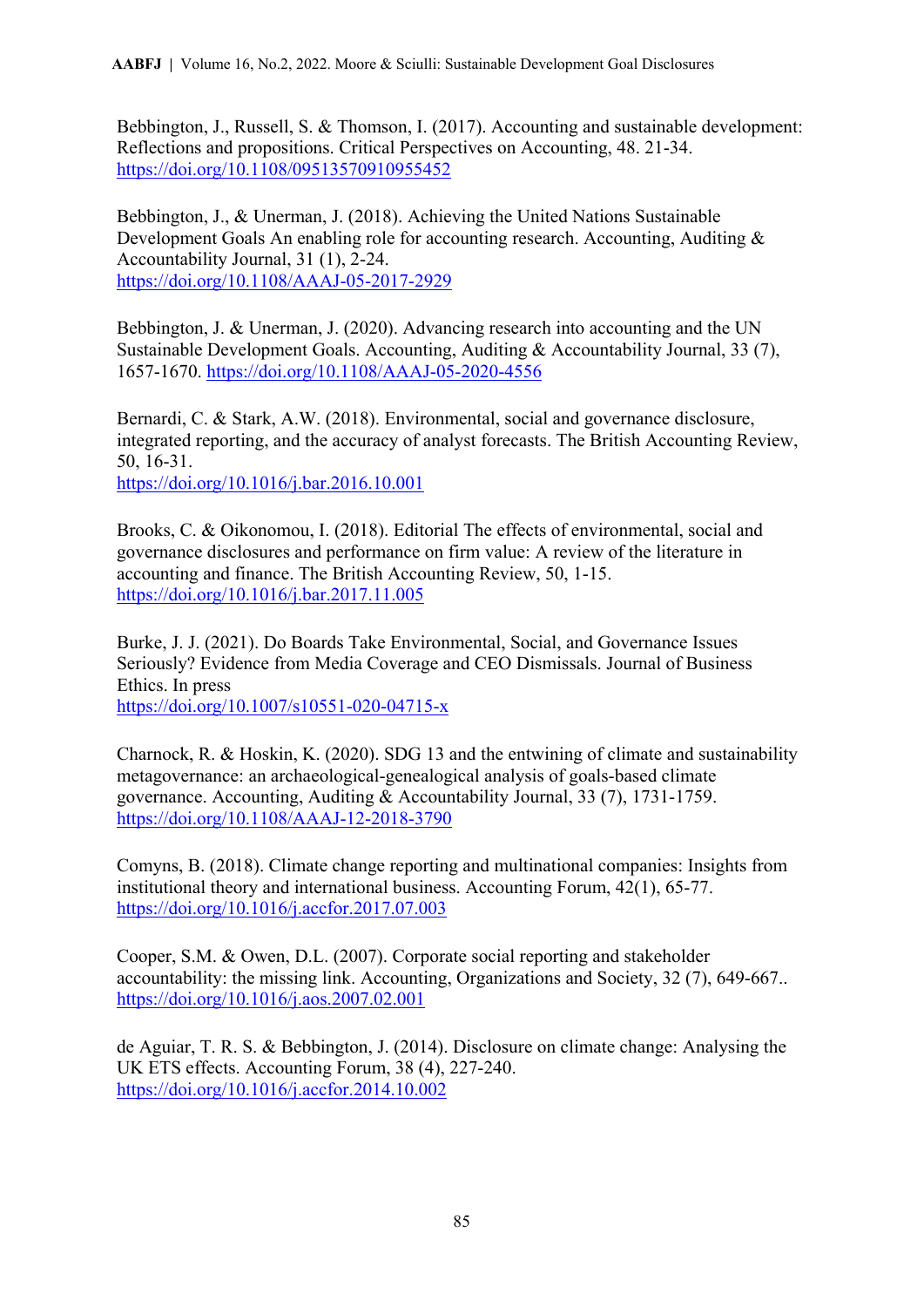Deegan, C. (2002). Introduction: the legitimising effect of social and environmental disclosures- a theoretical foundation. Accounting, Auditing & Accountability Journal, 15 (3), 282-311. <https://doi.org/10.1108/09513570210435852>

De Silva Lokuwaduge, C. S., Smark, C. & Mir, M. (2020). Sustainable Development Goals and Businesses as Active Change Agents. Australasian Accounting, Business and Finance Journal, 14 (3), 1-5. <https://doi.org/10.14453/aabfj.v14i3.1>

De Zwaan, L., Brimble, M & Stewart, J. (2015). Member perceptions of ESG investing through superannuation. Sustainability Accounting, Management and Policy Journal, 6 (1), 79-102. <https://doi.org/10.1108/SAMPJ-03-2014-0017>

DiMaggio, P. & Powell, W. (1983). The iron cage revisited: institutional isomorphism and collective rationality in organizational fields, American Sociological Review, 48 (1), 147- 60.

<https://doi.org/10.2307/2095101>

Duque-Grisales, E. & Aguilera-Caracuel, J. (2021). Environmental, Social and Governance (ESG) Scores and Financial Performance of Multilatinas: Moderating Effects of Geographic International Diversification and Financial Slack. Journal of Business Ethics, 168 (2), 315-334. <https://doi.org/10.1007/s10551-019-04177-w>

Eliwa, Y., Aboud, A. & Saleh, A. (2021). ESG practices and the cost of debt: Evidence from EU countries. Critical Perspectives on Accounting. In press <https://doi.org/10.1016/j.cpa.2019.102097>

Goel, N., Singh, G., Kota, H. B., Mir, M. & Smark. C. (2021). Sustainable Development Goals and Economic Growth in Emerging Economies: A Study of Sustainability through International Investments. Australasian Accounting Business and Finance Journal, 15 (5), 41-58.

<https://doi.org/10.14453/aabfj.v15i5.4>

Graham, C. (2010). Accounting and the construction of the retired person. Accounting, Organizations and Society, 35 (1), 23-46. <https://doi.org/10.1016/j.aos.2009.03.001>

Higgins, C., Stubbs, W., & Love, T. (2014). Walking the talk(s): Organisational narratives of integrated reporting, Accounting, Auditing & Accountability Journal, 27 (7), 1090-1119. <https://doi.org/10.1108/AAAJ-04-2013-1303>

Himick, D. (2011). Relative performance evaluation and pension investment management: A challenge for ESG investing. Critical Perspectives on Accounting, 22, 158-171. <https://doi.org/10.1016/j.cpa.2010.07.002>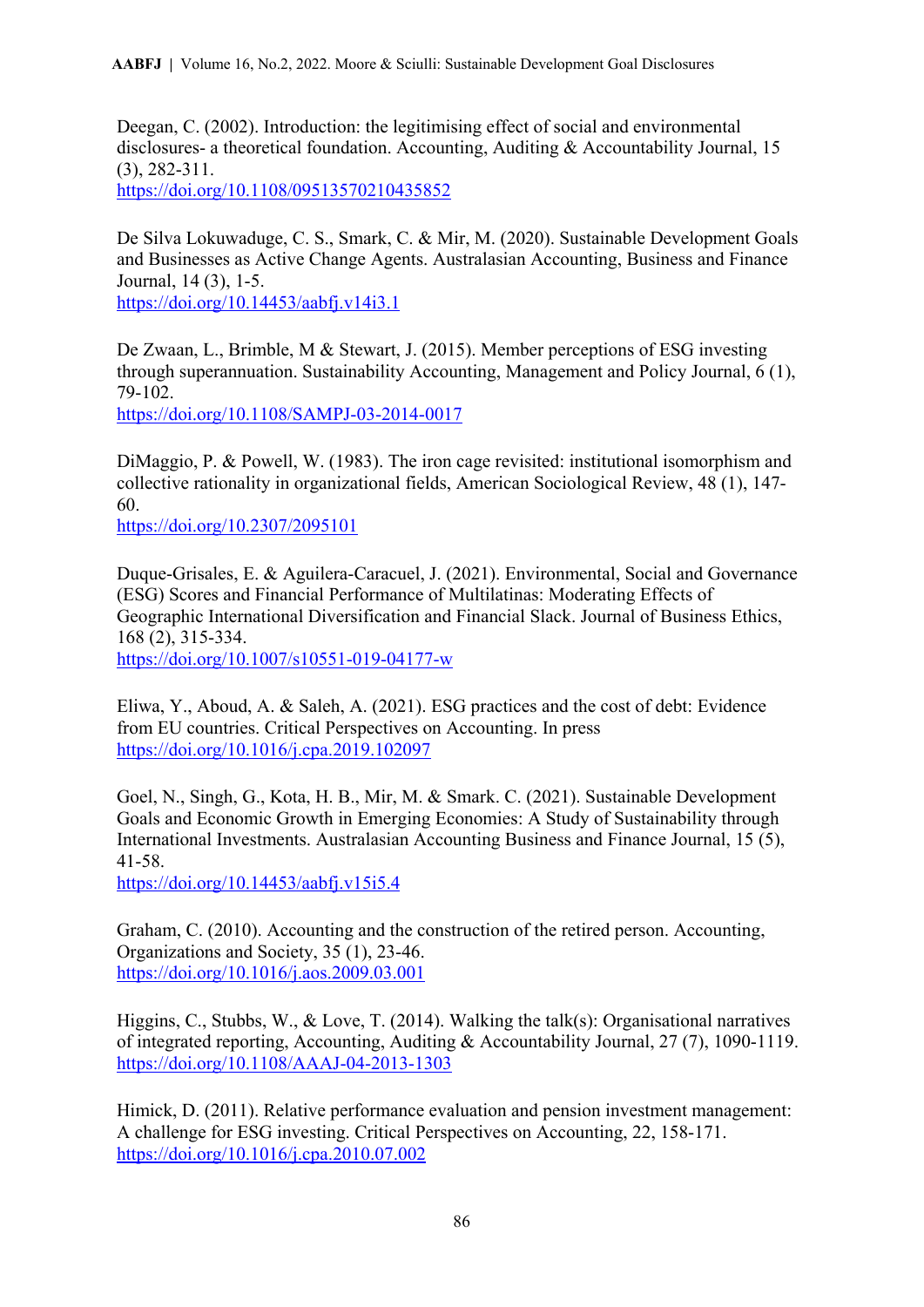Himick, D., Brivot, M., & Henri, J.F. (2016). An ethical perspective on accounting standard setting: Professional and lay-experts' contribution to GASB's Pension Project. Critical Perspectives on Accounting, 36, 22-38. <https://doi.org/10.1016/j.cpa.2015.12.002>

Hörisch, J. (2021). The relation of COVID-19 to the UN sustainable development goals: implications for sustainability accounting, management and policy research. Sustainability Accounting, Management and Policy Journal. In press 10.1108/SAMPJ-08-2020-0277. <https://doi.org/10.1108/SAMPJ-08-2020-0277>

Huang, D. Z.-X. (2021). Environmental, social and governance factors and assessing firm value: valuation, signalling and stakeholder perspectives. Accounting & Finance, 1-28. <https://doi.org/10.1111/acfi.12849>

Kaifala, G. B., Paisey, C., & Paisey, N.J. (2021). The UK pensions landscape - A critique of the role of accountants and accounting technologies in the treatment of social and societal risks. Critical Perspectives on Accounting, 75. In press <https://doi.org/10.1016/j.cpa.2019.06.005>

Khalique, F., Madan. P., Puri, G., & Parimoo, D. (2021). Incorporating SDG 8 for Decent Work Practices: A study of MNC Subsidiaries in India. Australasian Accounting Business and Finance Journal, 15, 99-114. <https://doi.org/10.14453/aabfj.v15i5.7>

King & Wood Mallesons (KWM). (2021). A changing landscape: Climate change risk disclosures and governance of the ASX50 in 2020, 1-22.

Klumpes, P. (2001). Generational accountability of public sector management A case study of the State Authorities Superannuation Board of New South Wales. Accounting, Auditing & Accountability Journal,  $14(2)$ ,  $166-189$ . <https://doi.org/10.1108/09513570110389305>

Kota, H. B., Singh., G., Mir, M., Smark, C., & Kumar, B. (2021). Sustainable Development Goals and Businesses. Australasian Accounting Business and Finance Journal, 15 (5), 1-3. <https://doi.org/10.14453/aabfj.v15i5.1>

Kreander, N., & McPhail, K. (2019). State investments and human rights? The case of the Norwegian Government Pension Fund Global. Accounting, Auditing & Accountability Journal, 32(6), 1742-1770. <https://doi.org/10.1108/AAAJ-01-2017-2830>

Li, Y., Gong, M., Zhang, X.Y., & Koh, L. (2018). The impact of environmental, social, and governance disclosure on firm value: The role of CEO power. The British Accounting Review, 50, 60-75. <https://doi.org/10.1016/j.bar.2017.09.007>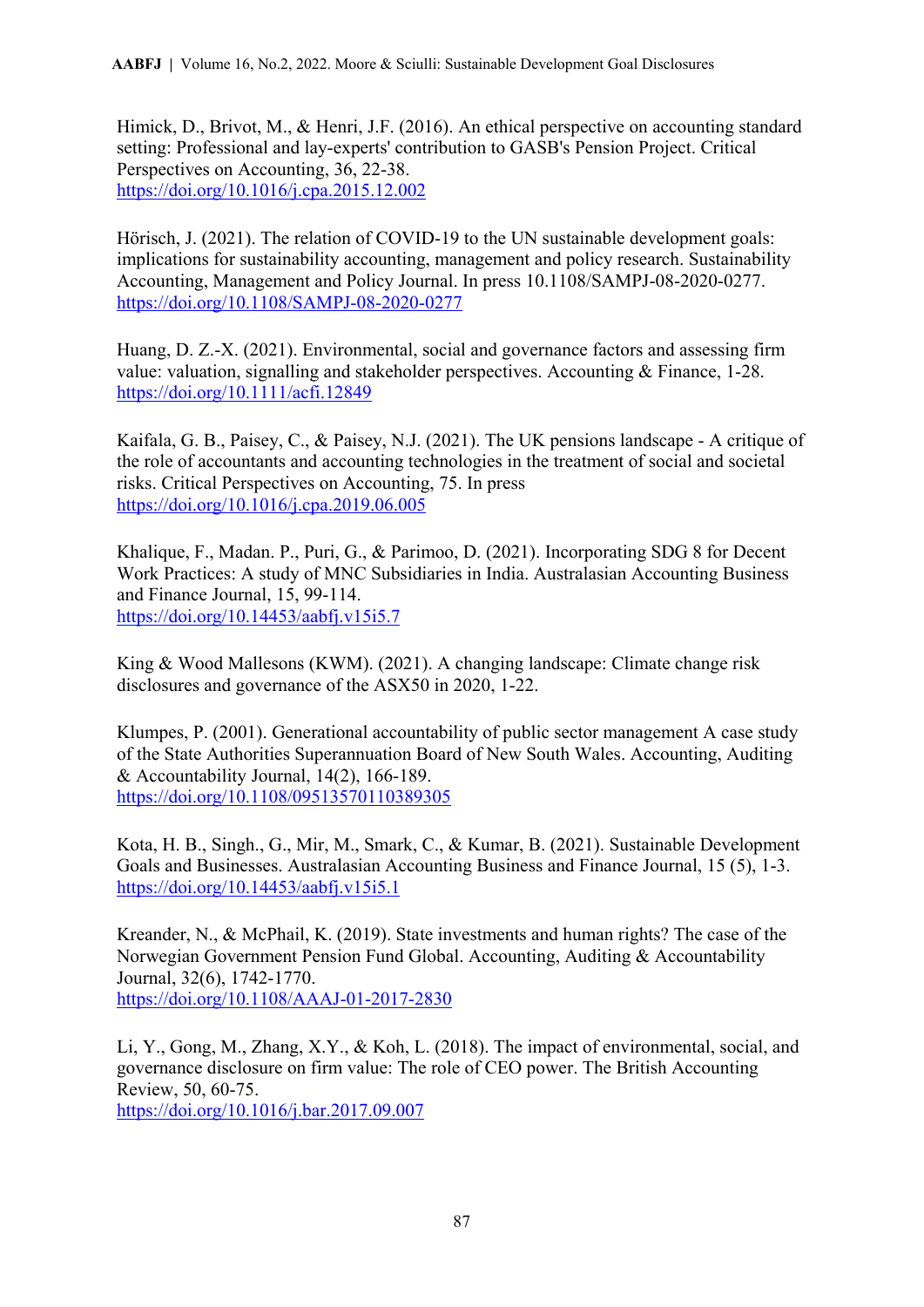Mio, C., Panfilo, S., & Blundo, B. (2020). Sustainable development goals and the strategic role of business: A systematic literature review. Business Strategy and the Environment, 29, 3220-3245.

<https://doi.org/10.1002/bse.2568>

O'Donovan, G. (2002). Environmental disclosures in the annual report: extending the applicability and predictive power of legitimacy theory. Accounting, Auditing & Accountability Journal, 15 (3), 344-371. <https://doi.org/10.1108/09513570210435870>

Ordonez-Ponce, E., Clarke, A., & MacDonald, A. (2021). Business contributions to the sustainable development goals through community sustainability partnerships. Sustainability Accounting, Management and Policy Journal. In press <https://doi.org/10.1108/SAMPJ-03-2020-0068>

Paisey, C., & Paisey, N.J. (2006). And they all lived happily ever after? Exploring the possibilities of mobilising the internet to promote a more enabling accounting for occupational pension schemes. Accounting, Auditing & Accountability Journal, 19(5), 719- 758.

<https://doi.org/10.1108/09513570610689677>

Power, M. (2021). The financial reporting system - what is it? Accounting and Business Research, 51(5), 459-480. <https://doi.org/10.1080/00014788.2021.1932253>

Quattrone, P. (2021). Seeking transparency makes one blind: how to rethink disclosure, account for nature and make corporations sustainable. Accounting, Auditing  $\&$ Accountability Journal. In press <https://doi.org/10.1108/AAAJ-04-2021-5233>

Roberts, R.W. (1992). Determinants of corporate social responsibility disclosure: an application of stakeholder theory, Accounting, Organizations and Society, 17 (6), 595-612. [https://doi.org/10.1016/0361-3682\(92\)90015-K](https://doi.org/10.1016/0361-3682(92)90015-K)

Singh, A. K., Kota, H.B., Sardana, V., & Singhania, S. (2021). Does Gender Diversity on Board Promote Corporate Social Responsibility? An Empirical Analysis of Sustainable Development Goals. Australasian Accounting Business and Finance Journal, 15 (5), 22-40. <https://doi.org/10.14453/aabfj.v15i5.3>

Sobkowiak, M., Cuckston, T., & Thomson, I. (2020). Framing sustainable development challenges: accounting for SDG-15 in the UK. Accounting, Auditing & Accountability Journal, 33(7), 1671-1703. <https://doi.org/10.1108/AAAJ-01-2019-3810>

Solomon, J. F. & Solomon, A. (2006). Private social, ethical and environmental disclosure. Accounting, Auditing & Accountability Journal, 19(4), 564-591. <https://doi.org/10.1108/09513570610679137>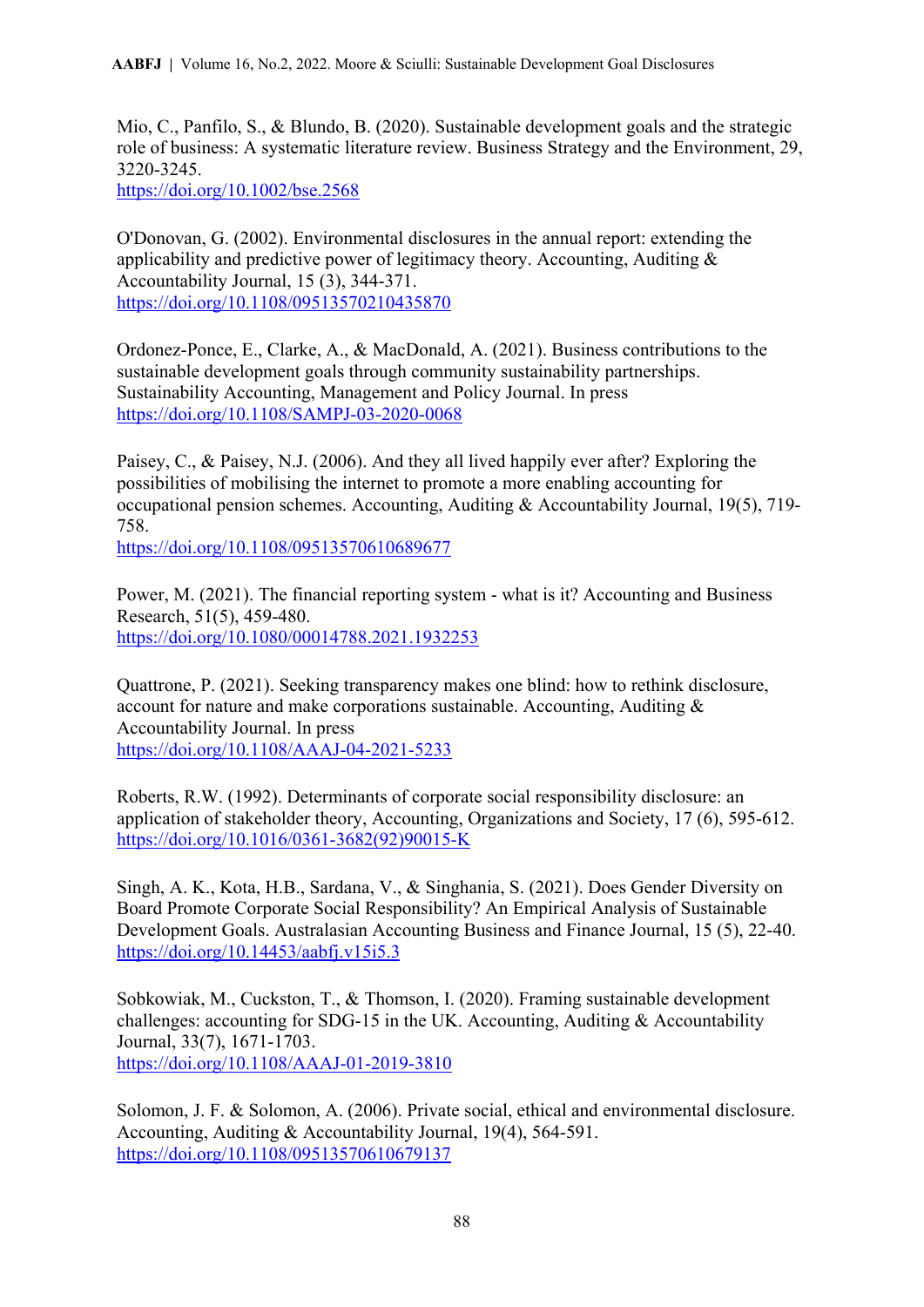Stubbs, W. & Higgins, C. (2020). Future of Environmental, Social and Governance Reporting Sustainable Development Goals, Integrated Reporting and Global Reporting Initiative Final Report, CPA Australia: 1-35.

Subramaniam, N., Mori Jnr, R., Akbar, S, Ji, S., & Situ, H. (2020). SDG Measurement and Disclosure 2.0 A study of ASX150 Companies, RMIT University and United Nations Association of Australia: 1-43.

Tewari, S., Singh, H., Wadhwa, S., & Tandon, D. (2021). Scaling Impact Investment for Sustainable Development Goals: An Empirical Analysis. Australasian Accounting Business and Finance Journal, 15 (5), 4-21. <https://doi.org/10.14453/aabfj.v15i5.2>

The Task Force on Climate-related Financial Disclosures (TCFD). (2017). Final Report Recommendations of the Task Force on Climate-related Financial Disclosures, The Task Force on Climate-related Financial Disclosures (TCFD), 1-66.

UN General Assembly (2015). Resolution 70/1. Transforming our world: the 2030 Agenda for Sustainable Development. Resolution adopted by the General Assembly on 25 September 2015.

Wong, J. B. & Zhang, Q. (2021). Stock market reactions to adverse ESG disclosure via media channels. The British Accounting Review. In press <https://doi.org/10.1016/j.bar.2021.101045>

### **Internet sources:**

[https://www.apra.gov.au/news-and-publications/apra-releases-inaugural-your-future-your](about:blank)[super-performance-test-results.](about:blank) Retrieved 21st October 2021.

- Bartholomeusz, S. (2021). *Opinion 'Green washing' rife as ethical investing dollars roll in*. The Age. P.57, 27/4/2021. [https://www.theage.com.au/business/markets/green](about:blank)[washing-rife-as-investors-jump-on-the-esg-bandwagon-20210427-p57mr2.html.](about:blank) Retrieved 30th April 2021.
- Gluyas, R. (2020). *Super funds ramp up pressure on companies to take action on climate*. The Australian. 21/2/2020. [https://www.theaustralian.com.au/business/super-funds-ramp](https://www.theaustralian.com.au/business/super-funds-ramp-up-pressure-on-companies-to-take-action-on-climate/news-story/2c5c894ecdaf52e7696eb41c30696980.Retrieved)[up-pressure-on-companies-to-take-action-on-climate/news](https://www.theaustralian.com.au/business/super-funds-ramp-up-pressure-on-companies-to-take-action-on-climate/news-story/2c5c894ecdaf52e7696eb41c30696980.Retrieved)[story/2c5c894ecdaf52e7696eb41c30696980.Retrieved](https://www.theaustralian.com.au/business/super-funds-ramp-up-pressure-on-companies-to-take-action-on-climate/news-story/2c5c894ecdaf52e7696eb41c30696980.Retrieved) 24th August 2020.
- United Nations Development Programme (UNDP). (2021). *The SDGs in Action*. Retrieved 31st August 2021, from [https://www.undp.org/sustainable-development](about:blank)[goals?utm\\_source=EN&utm\\_medium=GSR&utm\\_content=US\\_UNDP\\_PaidSearch\\_](about:blank) [Brand\\_English&utm\\_campaign=CENTRAL&c\\_src=CENTRAL&c\\_src2=GSR&gcli](about:blank) [d=EAIaIQobChMI1cLQ\\_NLa8gIVnpZLBR3VsAsNEAAYASAAEgImO\\_D\\_BwE.](about:blank)